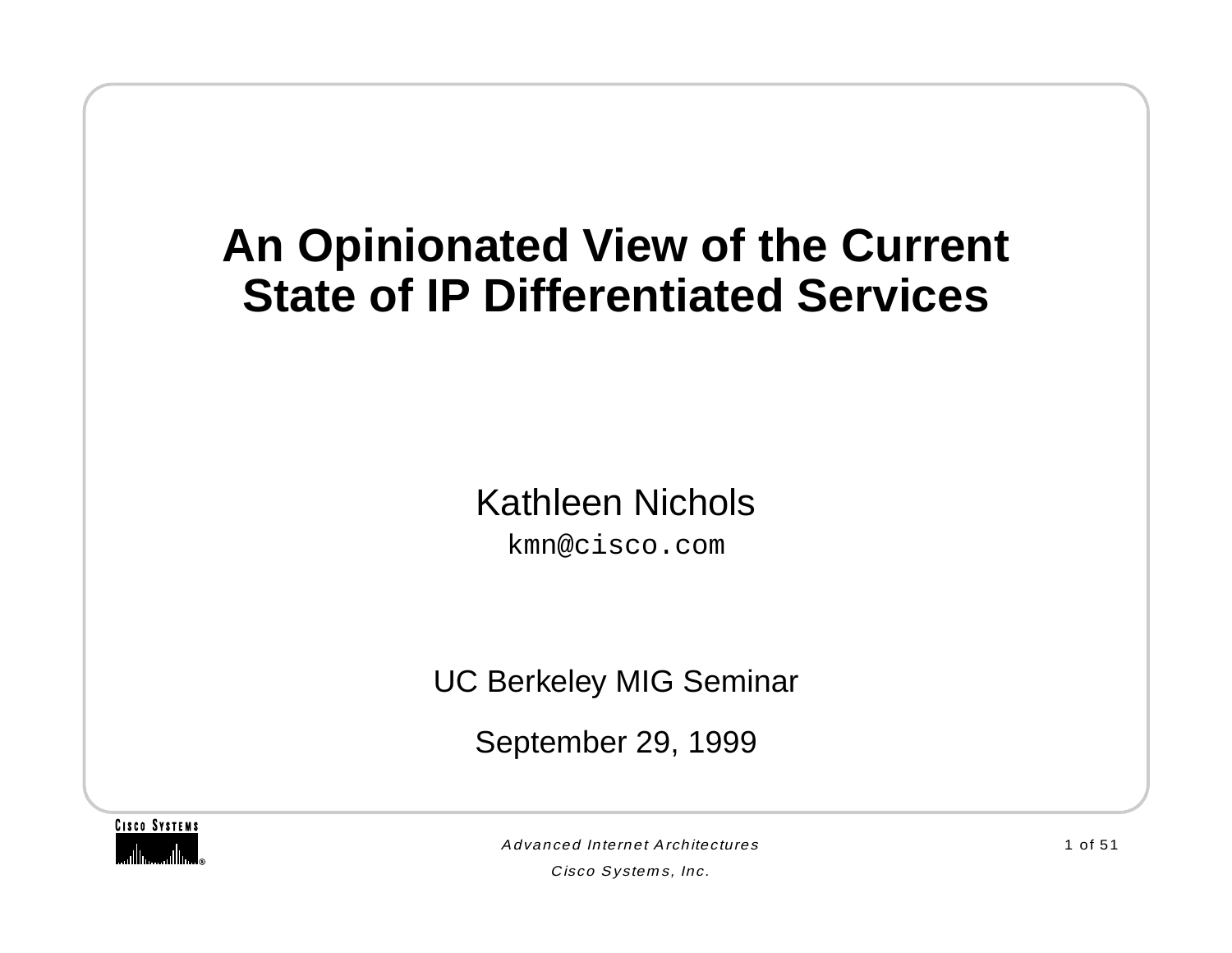# **Outline**

Part I: Differentiated Services capsule tutorial

intent is to make sure there is sufficient background for Part II

Part II: Issues in evaluating differentiated services with an emphasis on forwarding path behavior

Not going to talk about:

- **-**Allocation framework (e.g., Bandwidth Broker architecture)
- **-**Applicability: service examples
- **-**(tutorial slides from HotI99 might be of interest for these topics)

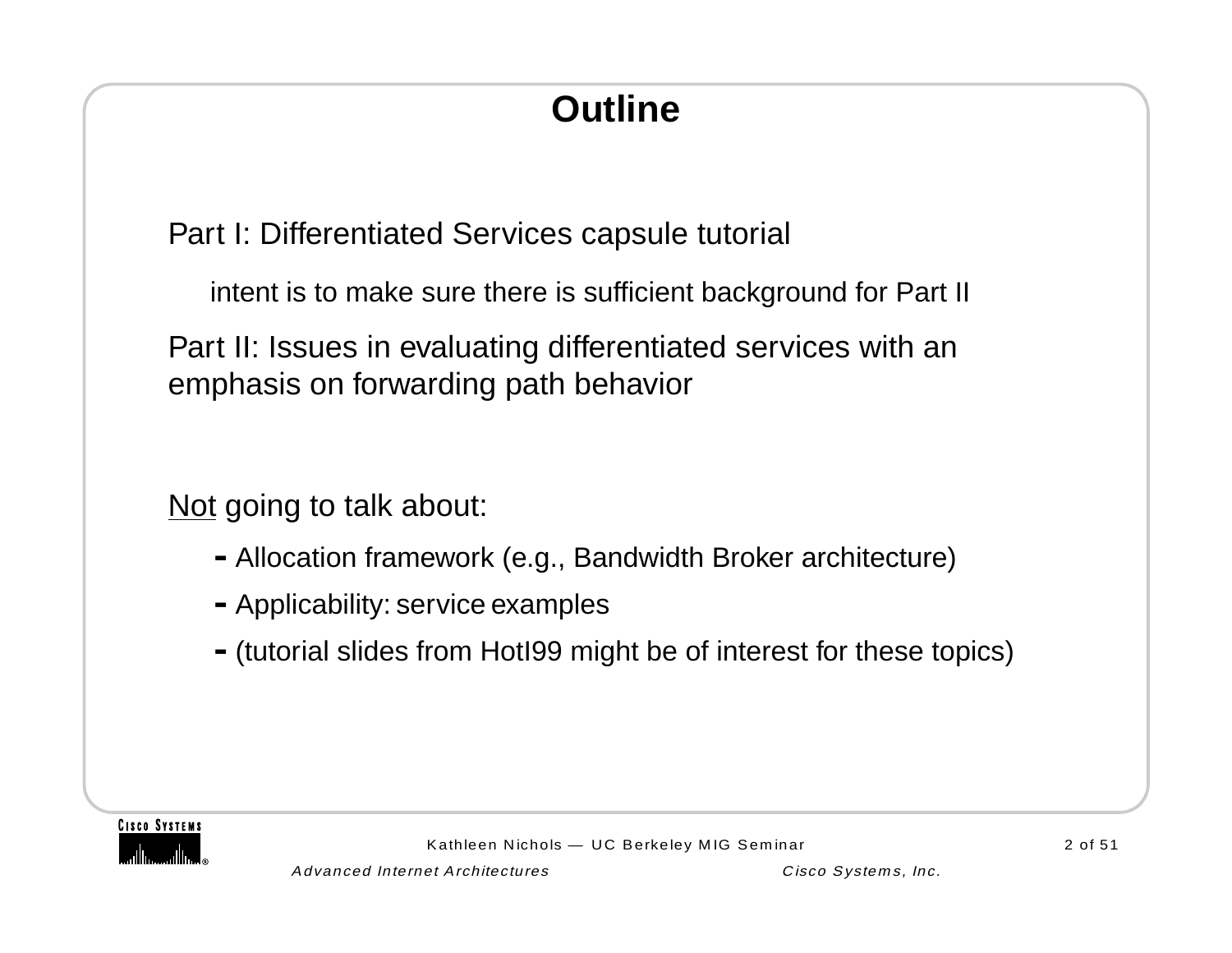# **History (as near as I can figure)**

**1989 (?)** QoS discussions in the IRTF end-to-end research group

**March,1994** IETF WGs on Integrated Services and RSVP

**March 1997** Future of Differentiated Services BOF

**July, 1997** Differentiated Services discussed at Intserv WG meeting (see diffserv.lcs.mit.edu for minutes, slides, documents)

**December, 1997** Differentiated Services at Intserv WG. Serious discussions of what a Diffserv WG would do.

**January, 1998** Diffserv document team meets to review a strawman "spce", a strawman internet draft results

**Feb 1998** Diffserv WG formed

**March 1998** First Diffserv WG meeting - spec document split

**December 1998** Publication of RFC 2474 and RFC 2475

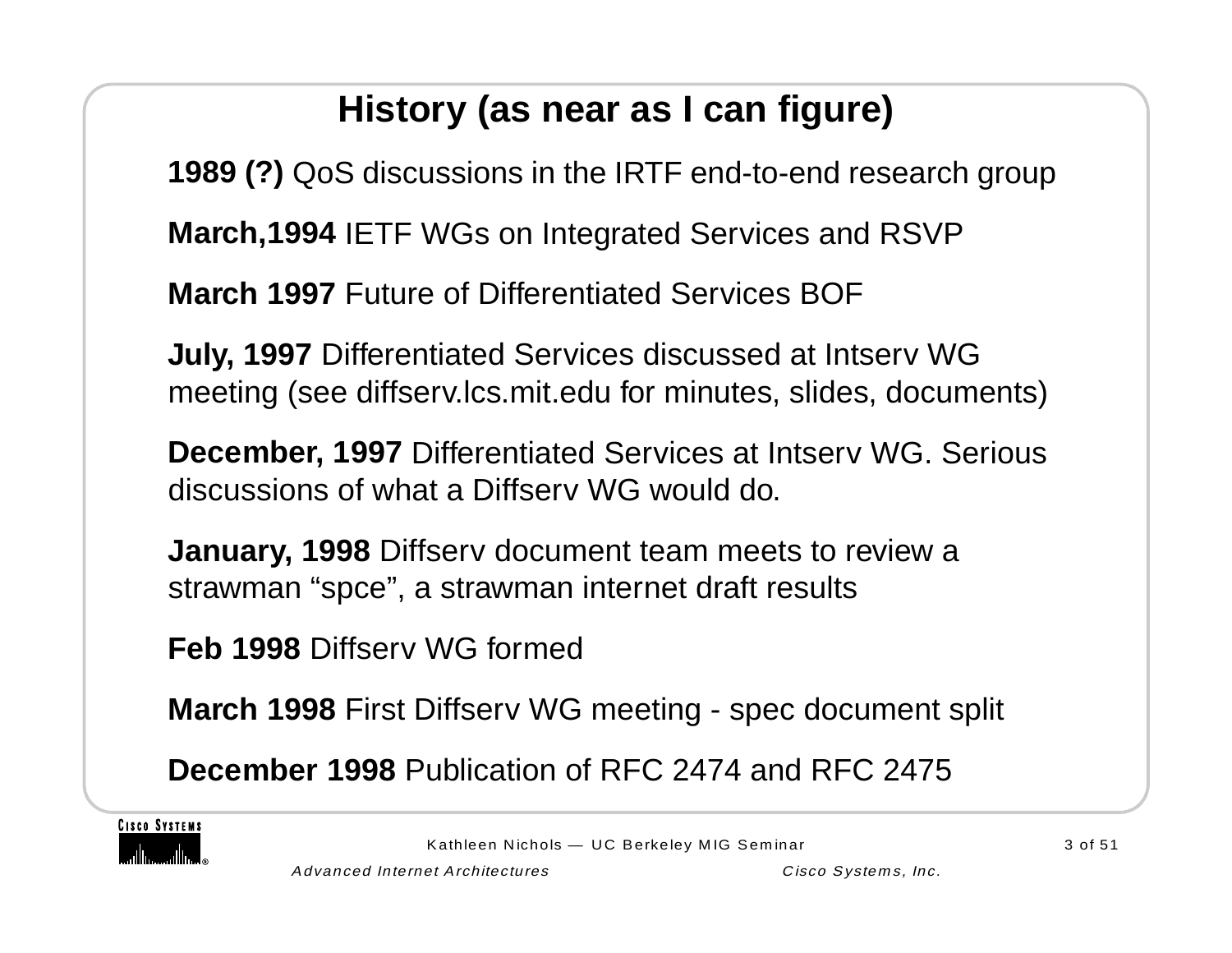# **Goal of Quality of Service?**

Van Jacobson, from a talk on differentiated services and bandwidth brokers given at Bay Networks, November, 1997:

"[The problem we are solving is to] Give 'better' service to some (at the expense of giving worse service to others - QoS fantasies to the contrary, it's a zero sum game)."

In other words, QoS is managed unfairness.

Then "who gets 'better' service?" and "who decides?" are critically important questions for any viable QoS architecture

It seems this is often forgotten, or at least neglected, as a topic

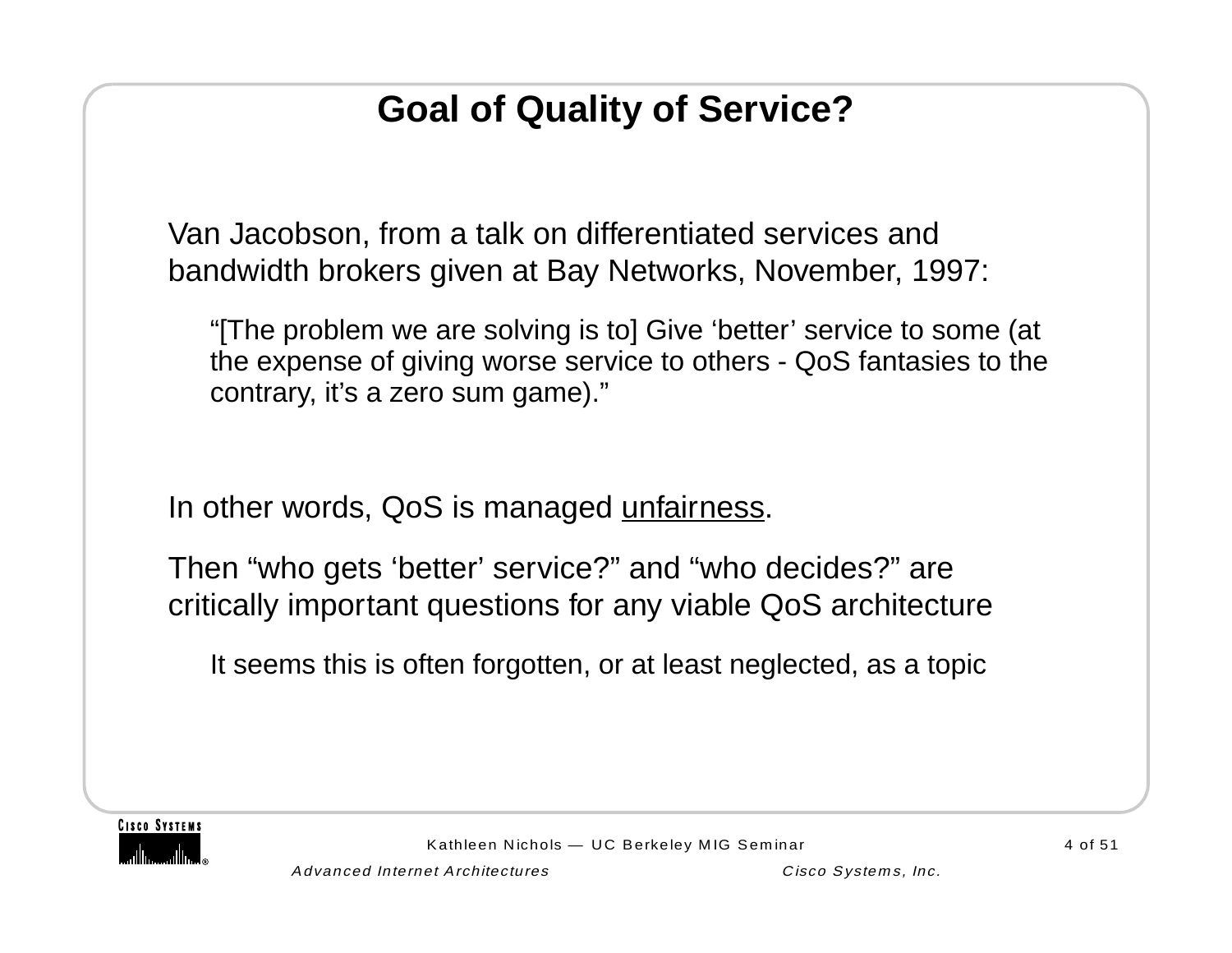# **Differentiated Services in a Nutshell**

- **•** The differentiated services architectural model is an approach to delivering QoS in a scalable, incrementally deployable way that:
	- **-**keeps control of QoS "local"
	- **-**pushes work to the edges and boundaries
	- **-**requires minimal standardization, encourages maximal innovation
- **•** Diffserv's model is based on an Internet made up of independently administered domains, each of which is connected to at least one other
- **•** The IETF Differentiated Services WG is working on the "minimal standardization" part of this. See www.ietf.org/ html.charters/diffserv-charter.html.

(The talk Dave Clark gave in December, 1997 lays out a lot of this philosophy. It's the appendix of RFC2638.ps)

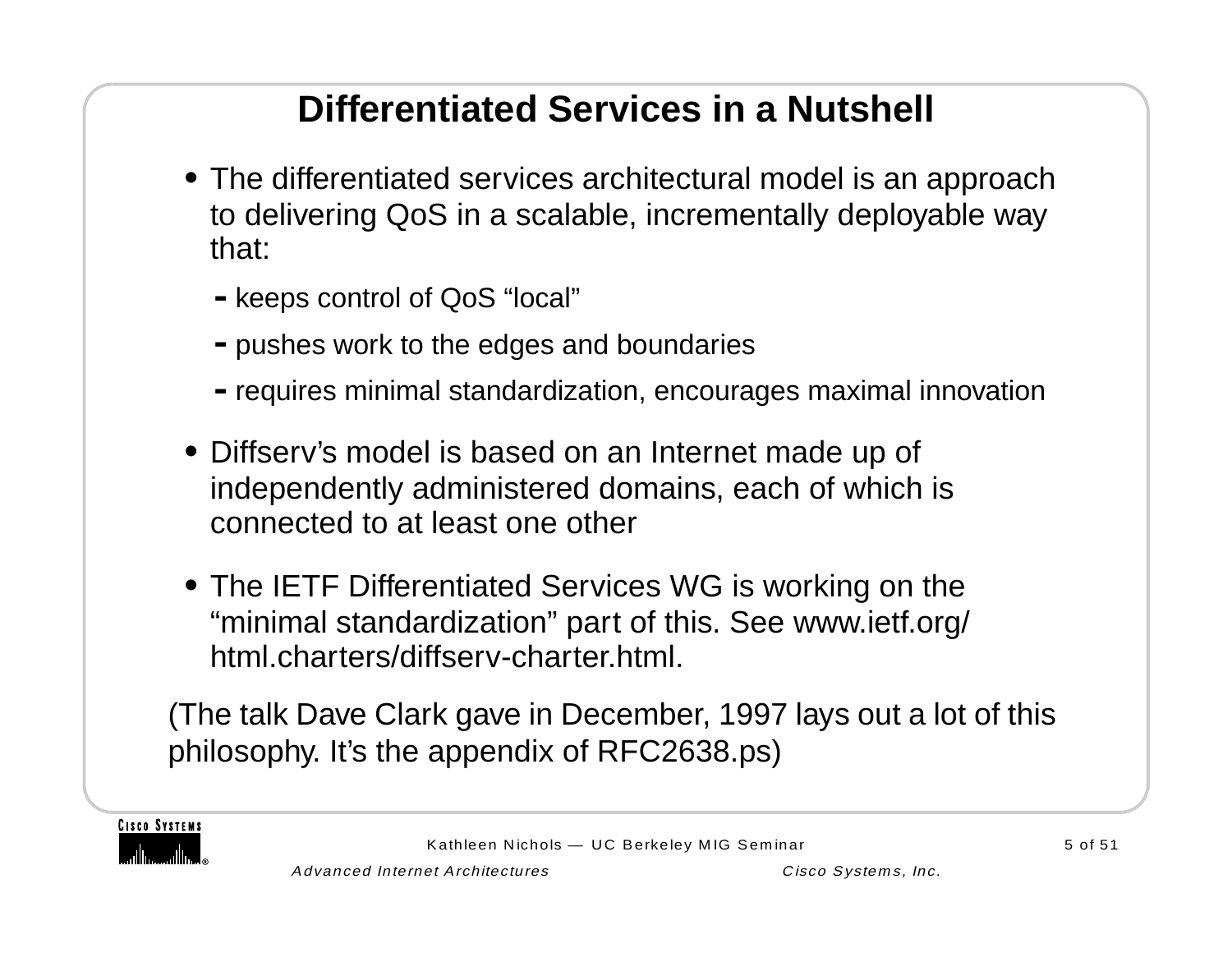# **Scalability through Aggregation**

- **•** Fundamental to the diffserv approach is:
	- **-**there are a relatively small number of ways to handle packets in the forwarding path
	- **-**the number of traffic conversations requiring QoS may be quite large and subject to a wide range of rules which devolve from policy
- **•** Packets are grouped by the forwarding behavior they are to receive within a cloud. Called a "behavior aggregate (BA)"
- **•** Nodes in the center of a network only have to deal with the small number of traffic aggregates rather than keeping track of every separate traffic conversation that passes through

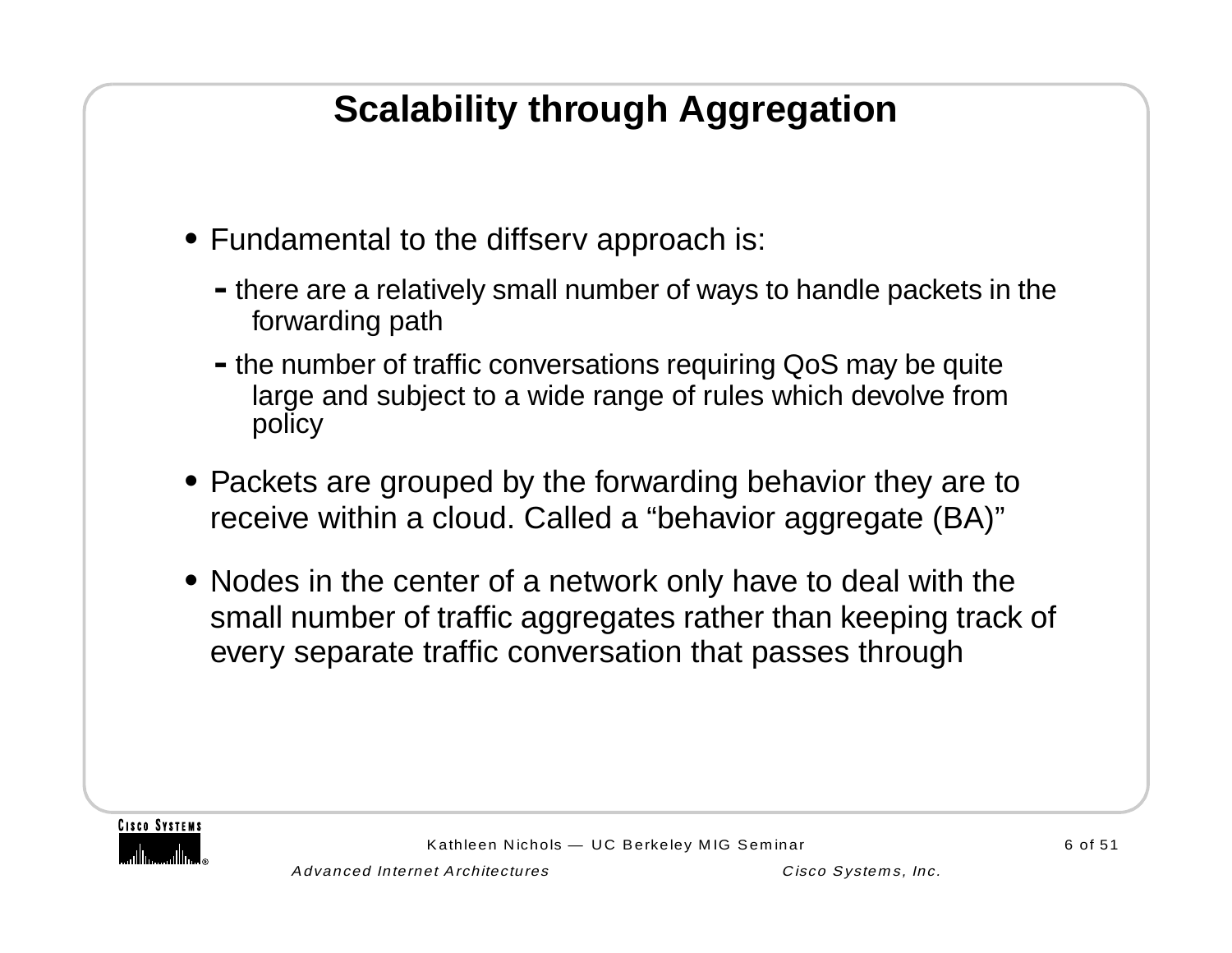# **Aggregation and Conversations**

- **•** The per-conversation state is kept at the edges
- **•** Flows or conversations are classified into aggregates and are "conditioned" to meet the rules of that aggregate
- Packets are not marked for the "services" individual conversations may be receiving. Many services may use the same marking. Any viable service must make sense under aggregation
- **•** Don't distinguish between flows, so the treatment the behavior aggregate receives should not result in different performance for different traffic compositions of the behavior aggregate

Thus understanding how traffic aggregates is crucial to creating services.

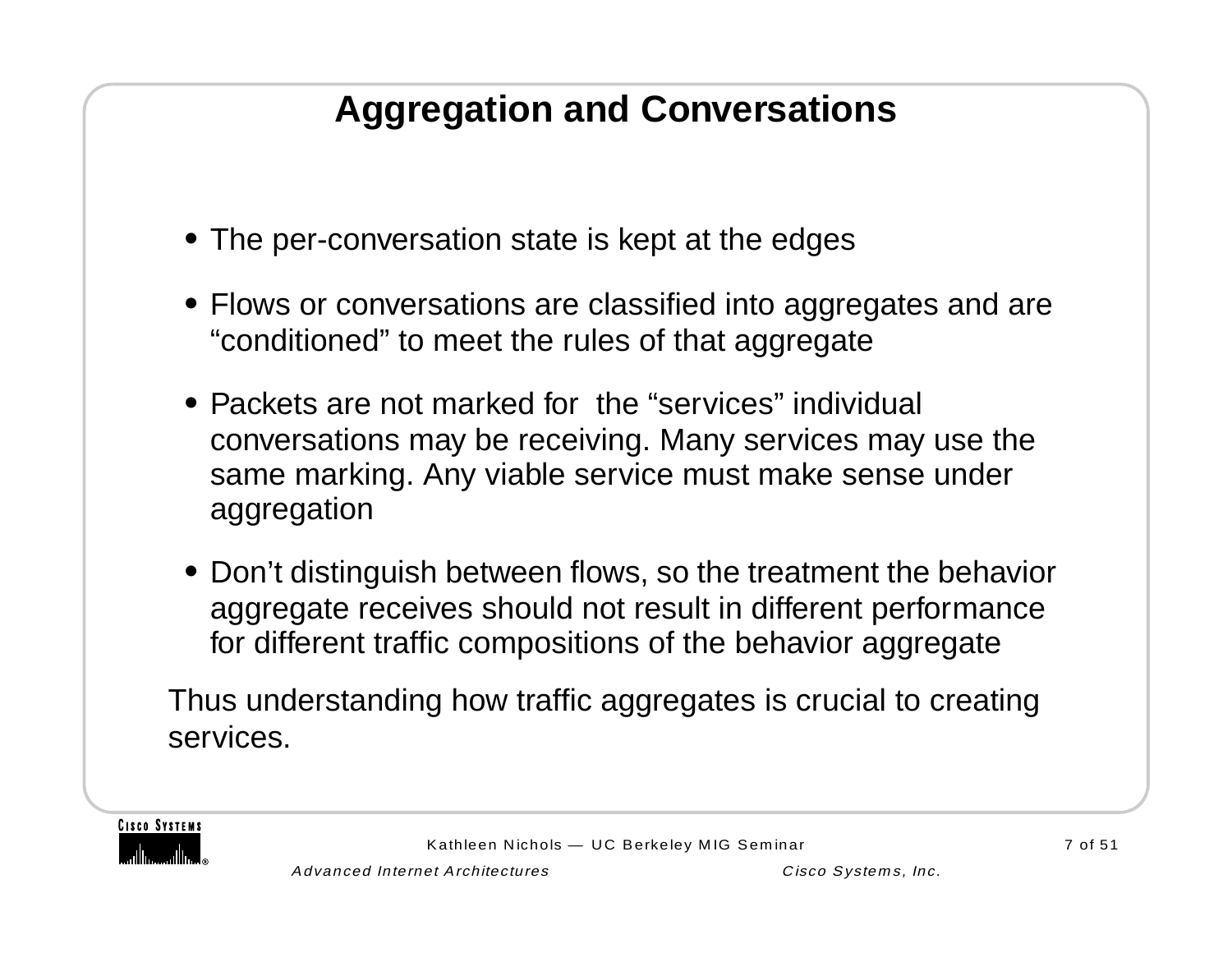# **Two Major Components to Diffserv QoS**

**One** is the forwarding path behavior, the differential treatment an individual packet receives, such mechanisms as:

- **-**queue service disciplines and/or queue management disciplines,
- **-**the packet classification and traffic conditioning (e.g., shaping, policing) that can be used to control aggregates

For the most part, these primitives are well-understood and must be fairly simple as they are done per-packet at line rate.

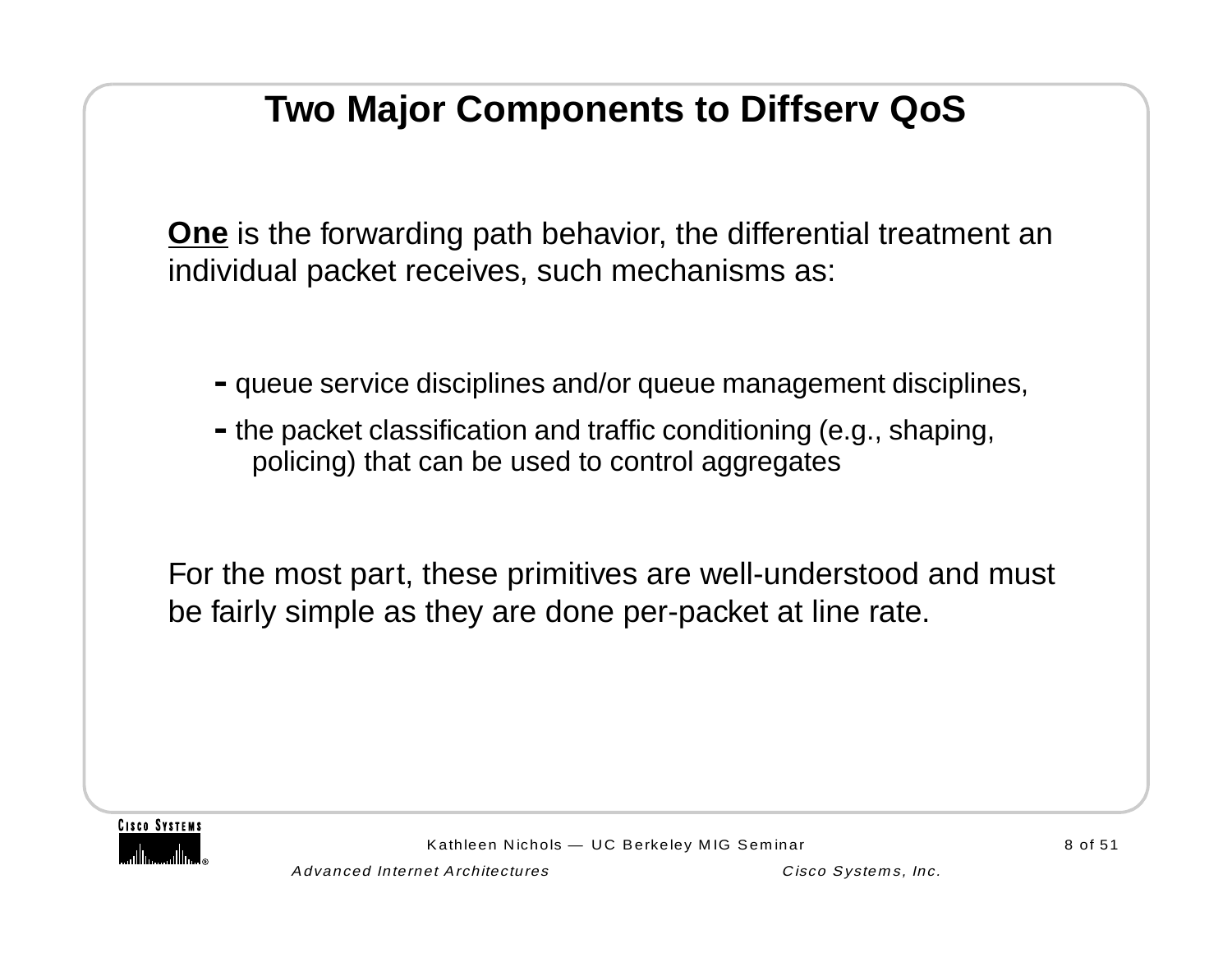# **Two Major Components to Diffserv QoS (cont'd)**

The **second** is the control plane used to implement a cloud's policy goals and to configure the forwarding path accordingly.

This is much less well-understood. Yet, using simple policies and static configurations, it is possible to deploy useful differentiated services in networks.

There are a number of such ways to configure the forwarding path to create services (e.g., RFC 2475, RFC 2598, RFC 2638). Deployment of these will lead to experience that will guide more complex policies and allocations.

This approach has an analogy in the original evolution of the Internet in the development of forwarding and routing.

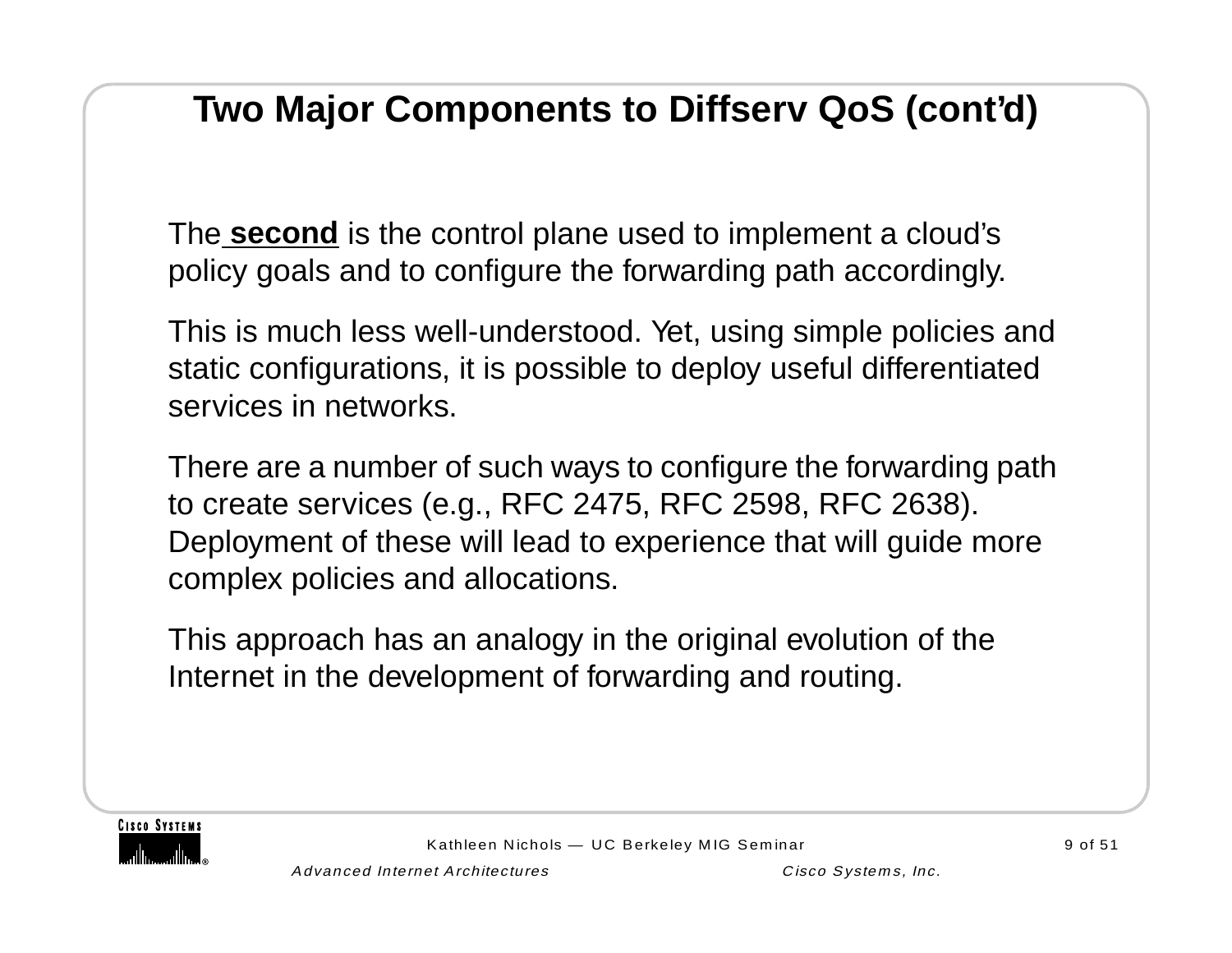#### **Mirrors the Development of the Internet**

Packet forwarding is a simple task, performed on a per-packet basis as quickly as possible: use the packet header to find the routing table entry that determines the packet's output interface.

The work of routing is more complex and happens outside the forwarding path: routing sets and maintains the entries in that table and may need to reflect a range of transit and other policies as well as to keep track of route failures.



**CISCO SYSTEMS** 

Kathleen Nichols — UC Berkeley MIG Seminar 10 of 51

Advanced Internet Architectures Cisco Systems, Inc.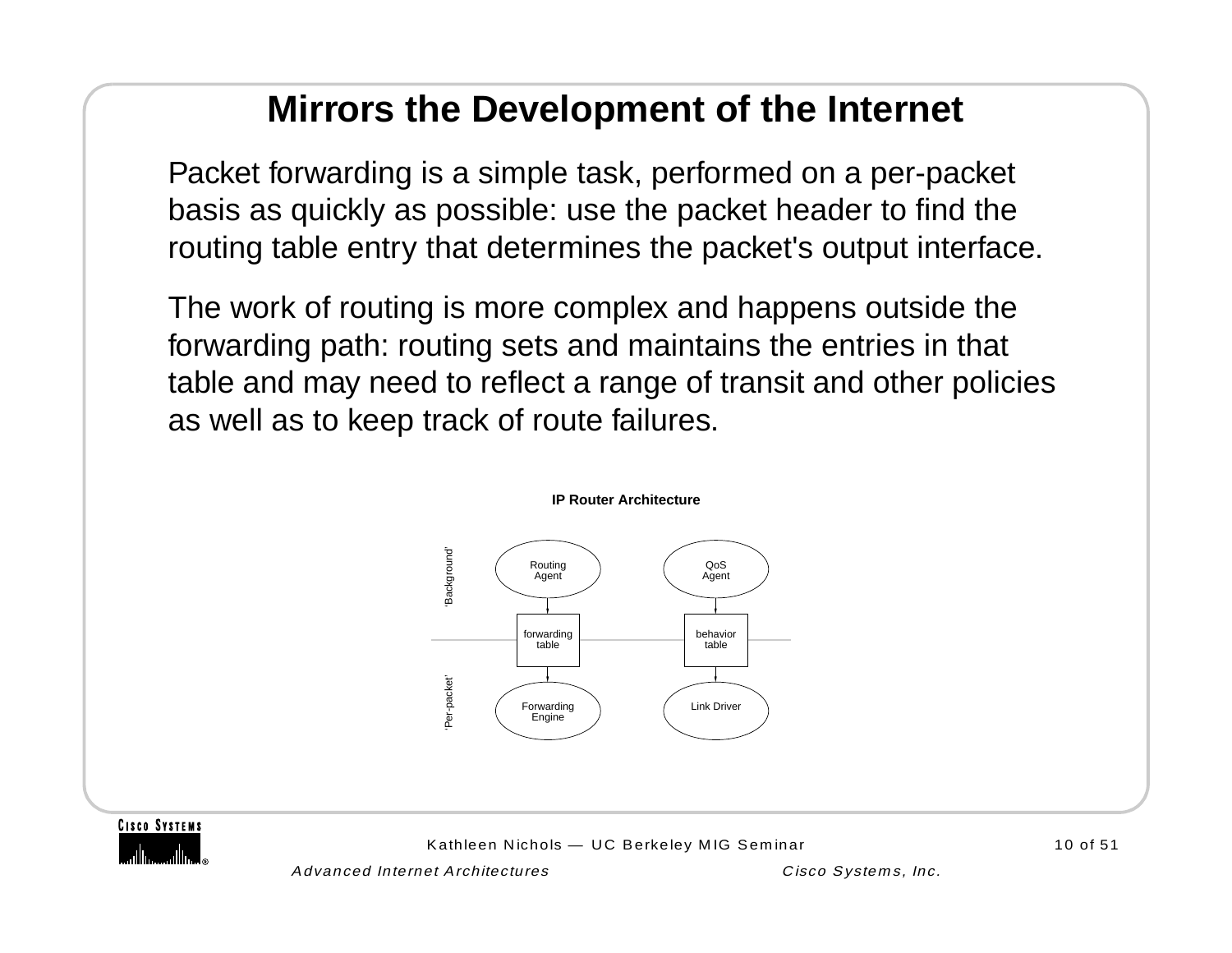# **RFC 2474 Fundamentals**

- **•** A bit-field in the packet header determines the packet's forwarding treatment. DS field covers the TOS octet in IPv4 and the Traffic Class octet in IPv6; within that uses bits 0-5 as <sup>a</sup>"codepoint" (DSCP)
- **•** Codepoints should be looked at as an index into a table of packet forwarding treatments at each router.
- **•** This table maps a DSCP to a particular forwarding treatment or "per-hop behavior" (PHB) that is applied to packets with that marking. PHBs are constructed by vendors from, for example, particular queue schedulers
- **•** Behavior for only a few codepoints are to be globally assigned and diffserv-capable equipment must make codepoint to behavior mapping flexible and accessible
- **•** Class Selector Compliant PHBs get DSCPs 000000-111000

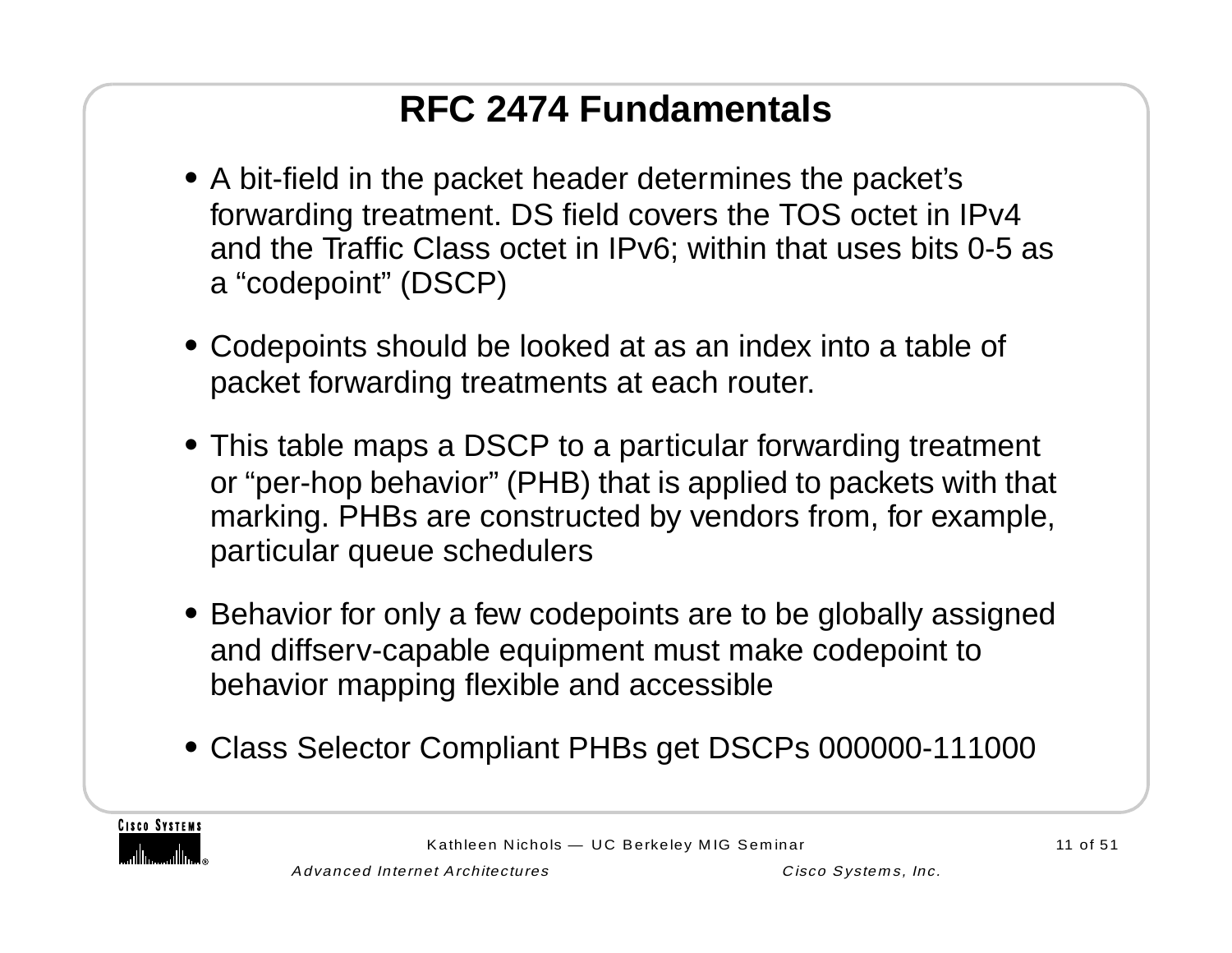#### **Behavior Aggregates, DSCPs, Classifiers, and Traffic Conditioners**

The DSCP indicates the packet's behavior aggregate within an administrative domain (or cloud)

A packet's DS field may be marked with a codepoint anywhere in the network (but marking is expected at edges and boundaries)

Marking can be based on microflow identification, the packet ingress link, the measured temporal characteristics of a microflow or aggregate, etc.

Traffic conditioners may alter the temporal characteristics of a behavior aggregate to conform to some requirements of a particular DS domain. Traffic conditioning includes metering, policing, shaping, and marking.

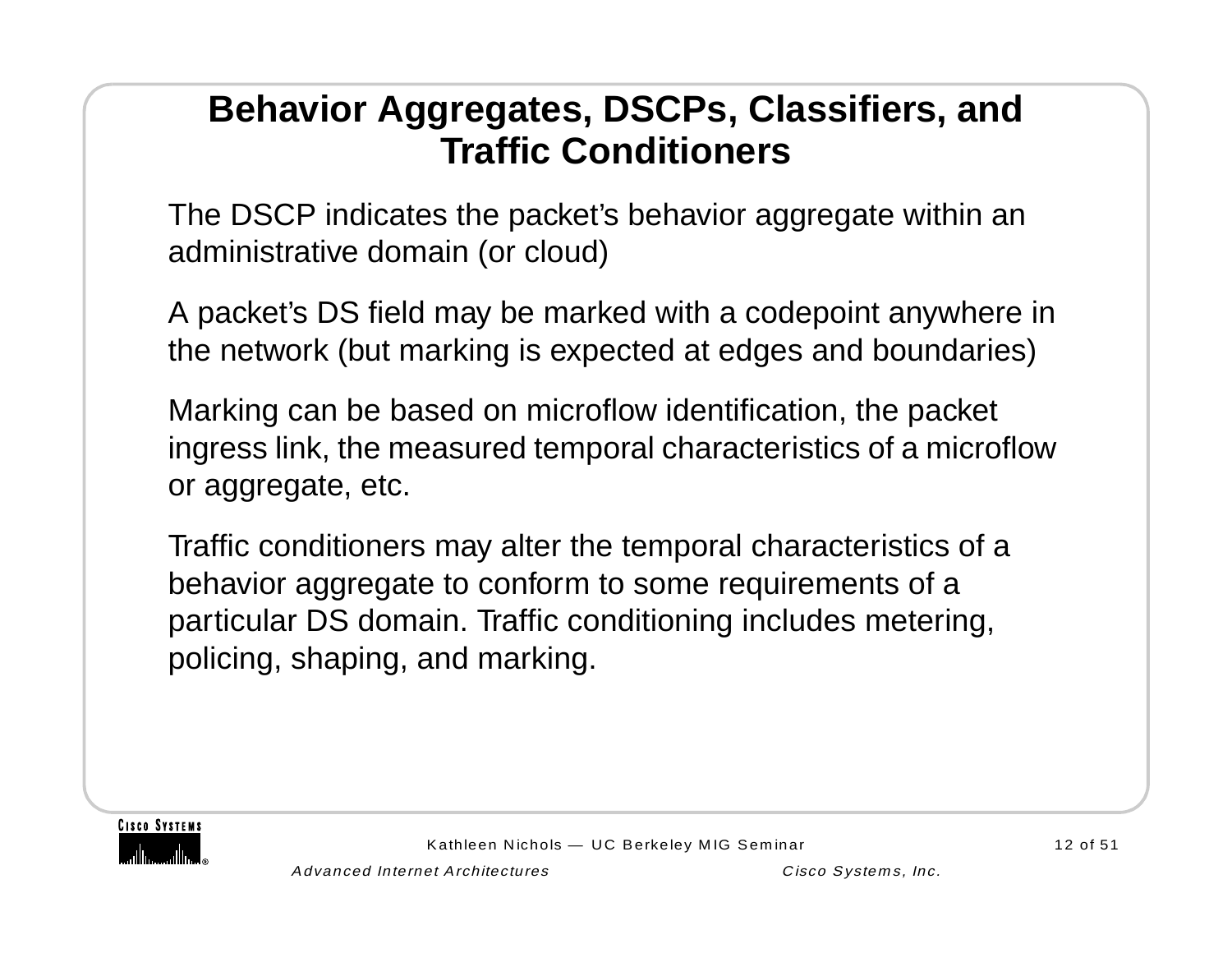# **The Class Selector Compliant (CSC) PHB Group**

This PHB group is defined in RFC2474 and seems to be widely underappreciated

- **•** Motivation was to preserve some "backward compatibility" with the use of bits 0-2 of the TOS byte (the Precedence Field) while permitting evolution to a more useful PHB group
- **•** RFC 2474 describes minimum requirements on a set of PHBs that are compatible with most of the deployed forwarding treatments selected by the IP Precedence field.
- **•** The DSCPs 0-7 MUST map to PHBs meeting the requirements though the PHBs may impose additional requirements.
- **•** Other codepoints MAY map to these same PHBs.

These can be utilized to deliver most types of QoS in use or under discussion today

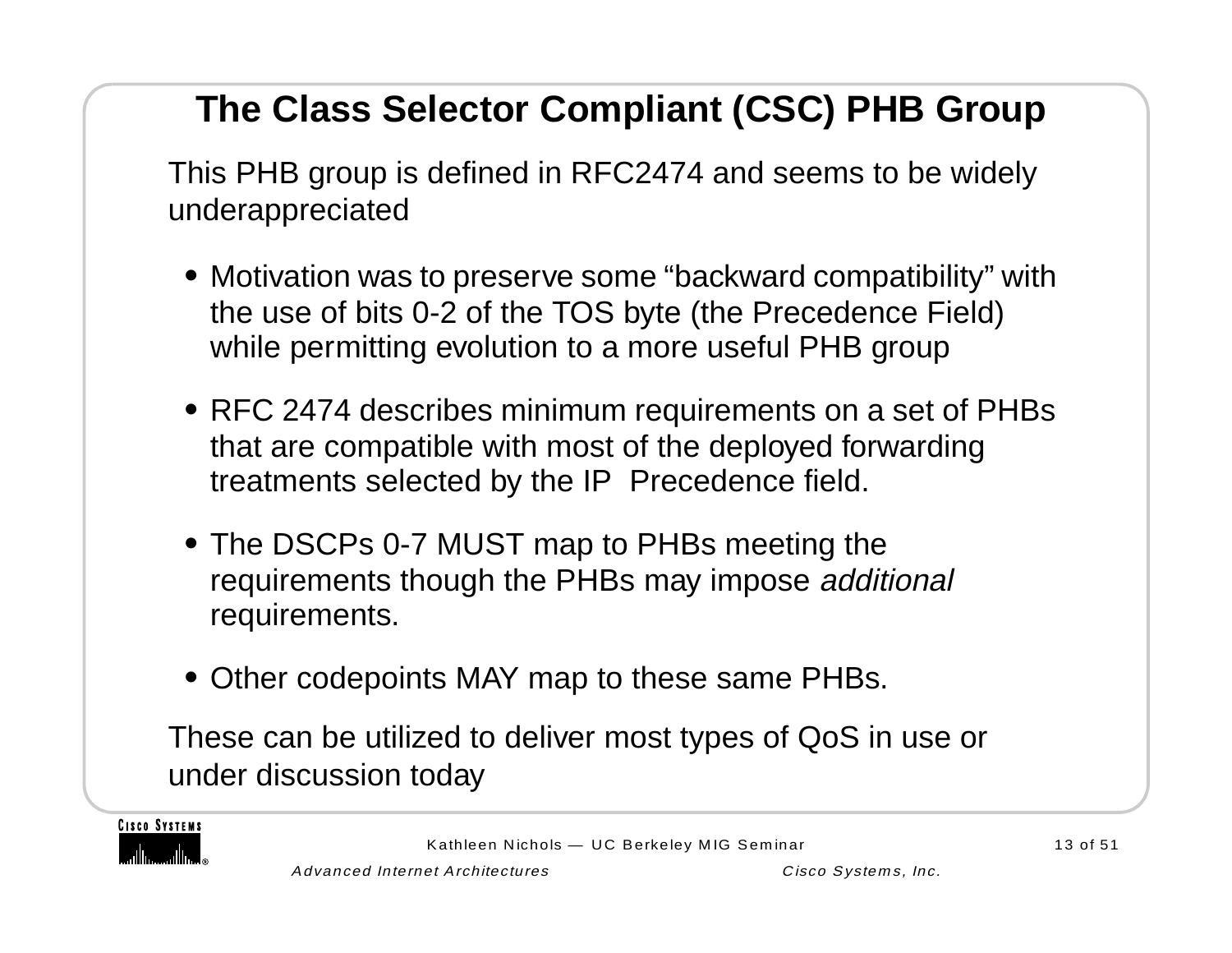# **CSC PHB Group Requirements**

The CSC group must include at least two independently forwarded classes and the one codepoints 6&7 map to must "give packets a preferential forwarding treatment" compared to the PHB selected by DSCP 0 (the "default" behavior DSCP)

Packets with different Class Selector DSCPs may be reordered, though packets with the same DSCP which are not dropped should remain in order

A network node may enforce limits on the amount of the node's resources that can be utilized by each of these PHBs

Note that the CS Requirements can be met with two queues, one of which is mapped to by DSCPs 0-5, the other by DSCP 6&7.

On the other hand, the CS Requirements can be met with a sophisticated CBQ scheduler which may have more than eight queues.

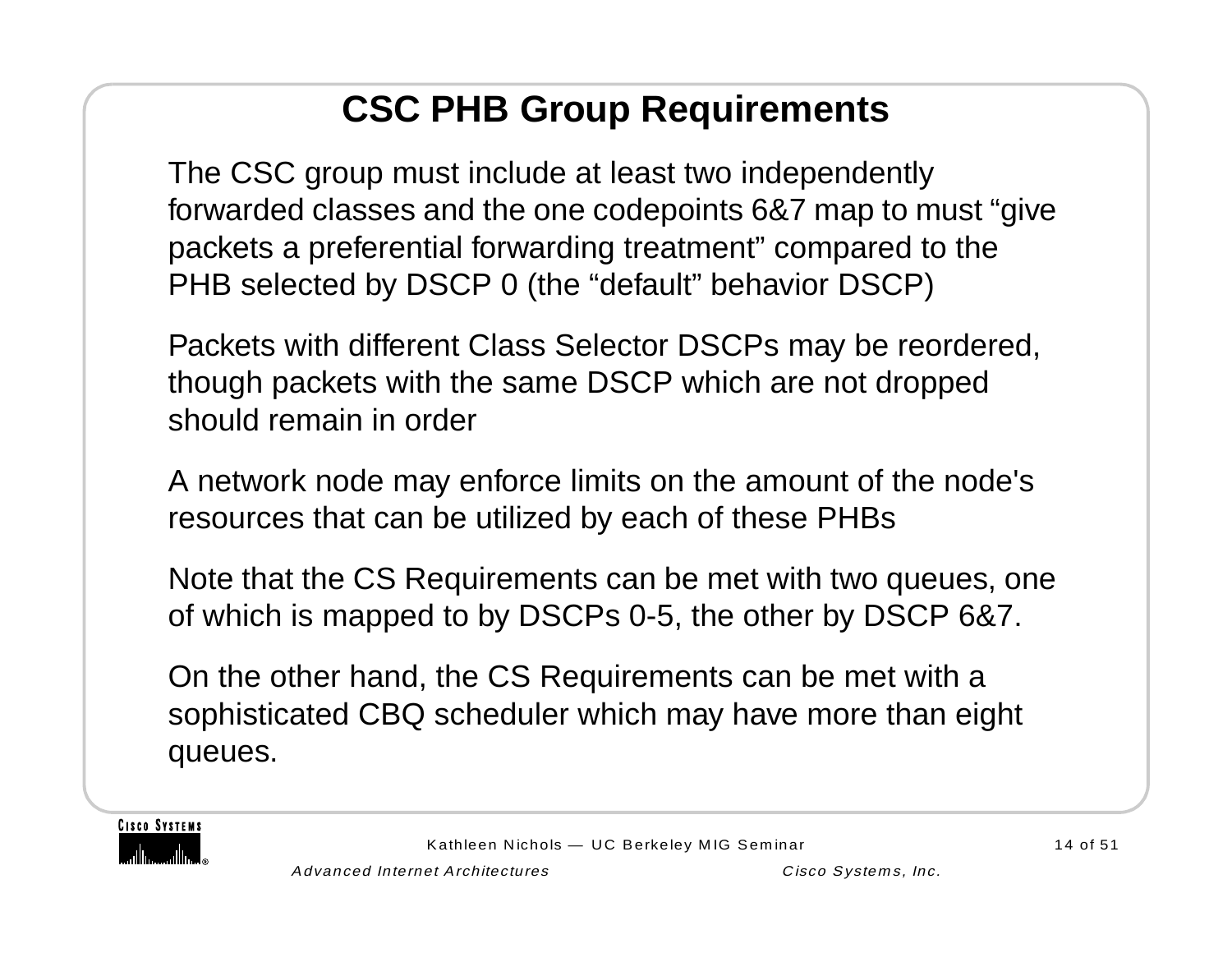# **Assured Forwarding (AF) PHB Group (RFC 2597)**

Four independently forwarded AF classes and within each AF class,three levels of drop precedence (two okay)

Drop precedence of a packet determines the relative importance of the packet within the AF class. A congested AF node preferably discards packets with a higher drop precedence value

Packets with the lowest drop precedence value are assumed to be within a "subscribed profile".

An AF-compliant node allocates resources sufficient to (at least) achieve the configured service bandwidth over "both large and small time scales."

The concept of drop precedence within a class is a descendant of the MIT work on RIO ("RED with In and Out", see diffserv.lcs.mit.edu/Papers/exp-alloc-ddc-wf.pdf), a two-level DP. Cisco has generalized this to "weighted RED" (WRED)

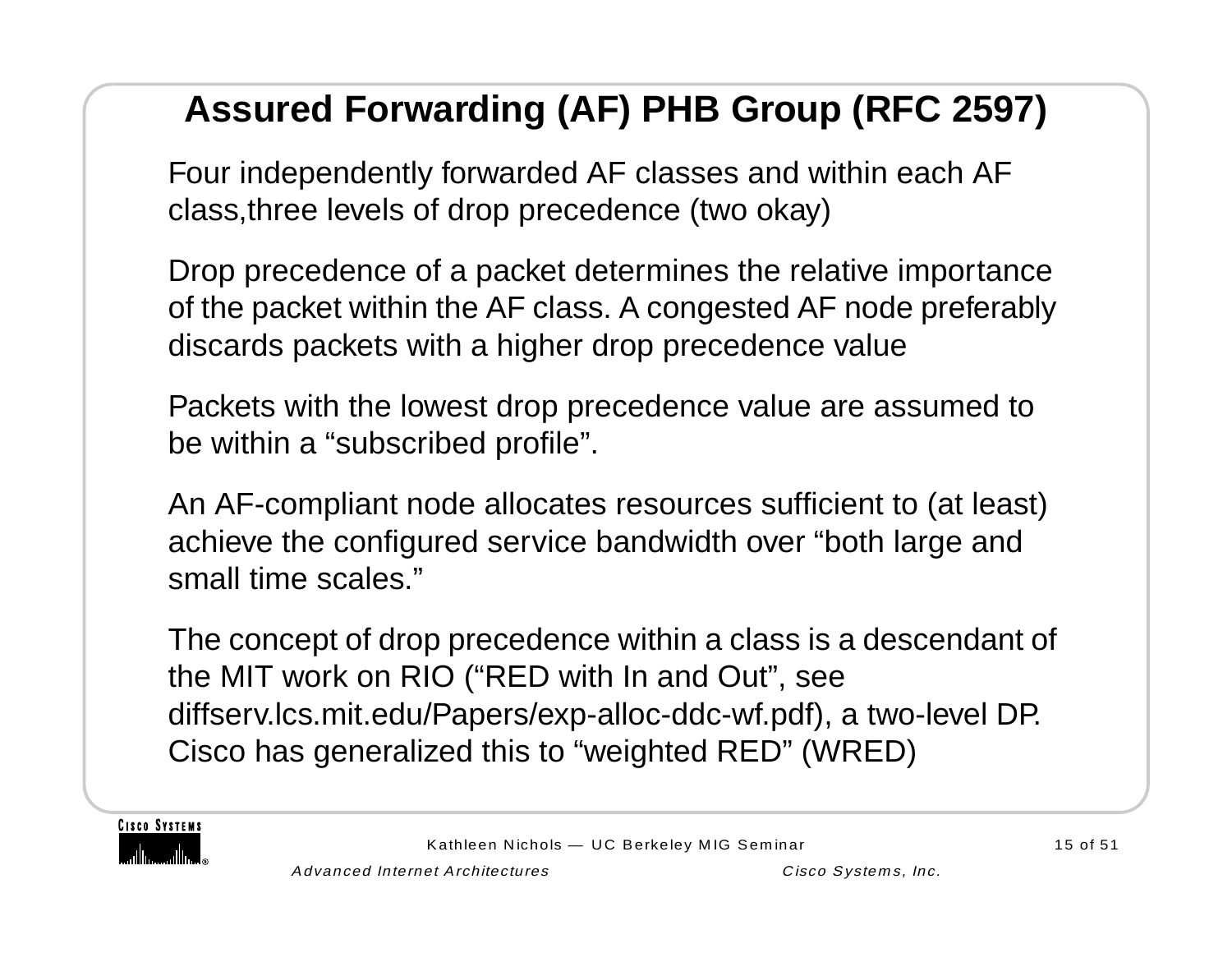# **Expedited Forwarding (EF) PHB (RFC 2598)**

This is a forwarding behavior of general use, but its most likely applicability is for "virtual leased lines" (VLLs) and for VoIP

In simple terms, it is a rough equivalent of PQ, can be implemented by PQ with some safety mechanism

More precisely (from RFC 2598):

"the departure rate of the aggregate's packets from any diffserv node must equal or exceed a configurable rate.

The EF traffic SHOULD receive this rate independent of the intensity of any other traffic attempting to transit the node.

It SHOULD average at least the configured rate when measured over any time interval equal to or longer than the time it takes to send an output link MTU sized packet at the configured rate. "

(Where "configured rate" means the configured rate of the EF aggregate for that output link)

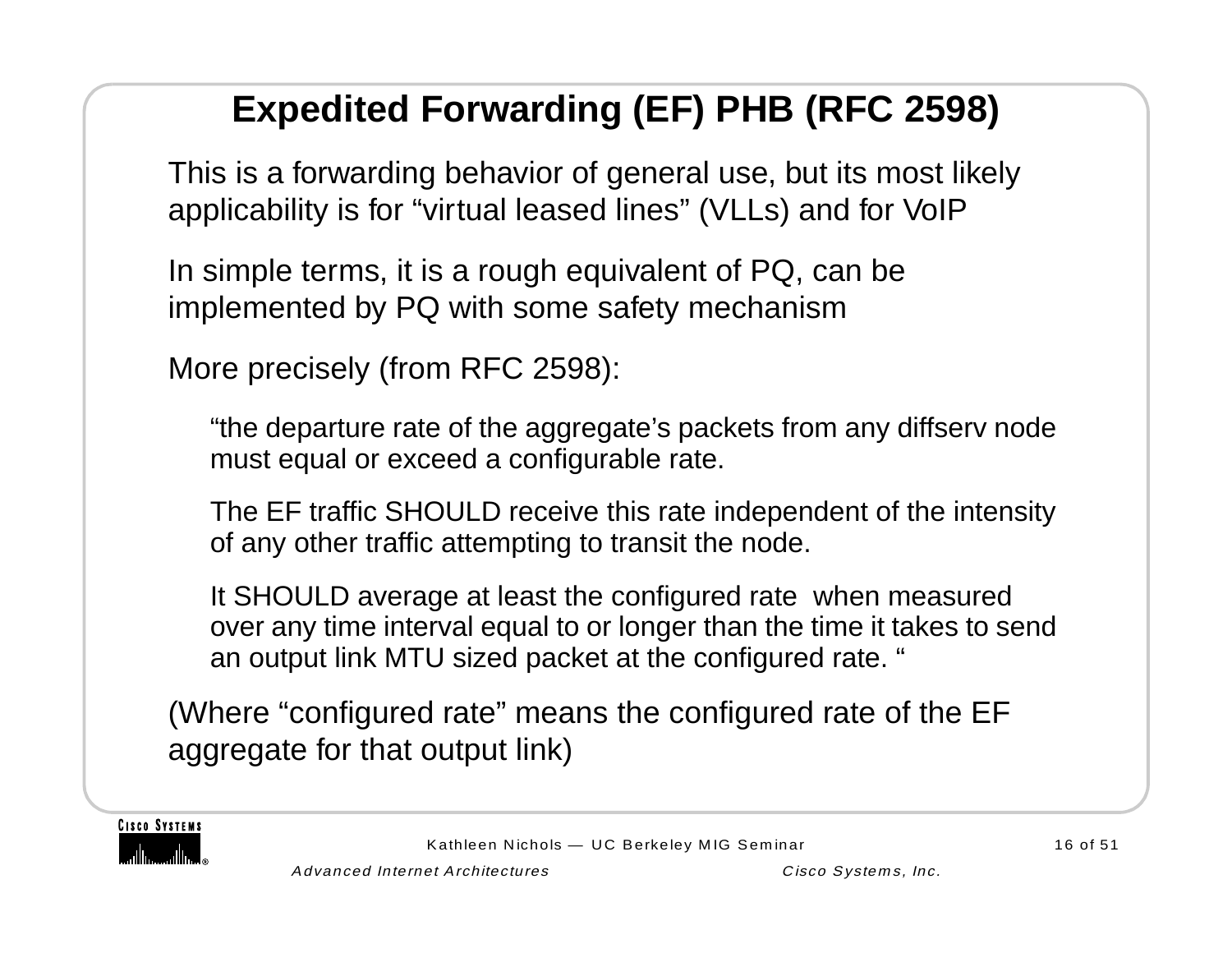# **Implications of the EF Definition**

At most 50% of a link can be composed of the EF aggregate. Otherwise, an MTU-sized packet of some other aggregate followed or proceeded by an MTU-sized EF packet will violate the "SHOULDs" quoted on the previous slide.

The worst case displacement (which leads to jitter) of an EF packet is composed of two parts:

- **-**First, the packet might encounter a packet from each of the other microflows which compose the EF aggregate. (If the EF configuration conforms to RFC 2598 then a packet from any microflow can encounter at most one packet from each of the other EF microflows.)
- **-** Second, the packet might have to wait for an MTU-sized packet of some other aggregate at every hop along its path.

To see this as jitter, one packet of a stream must get worst case displacement, the next packet must wait for no packets

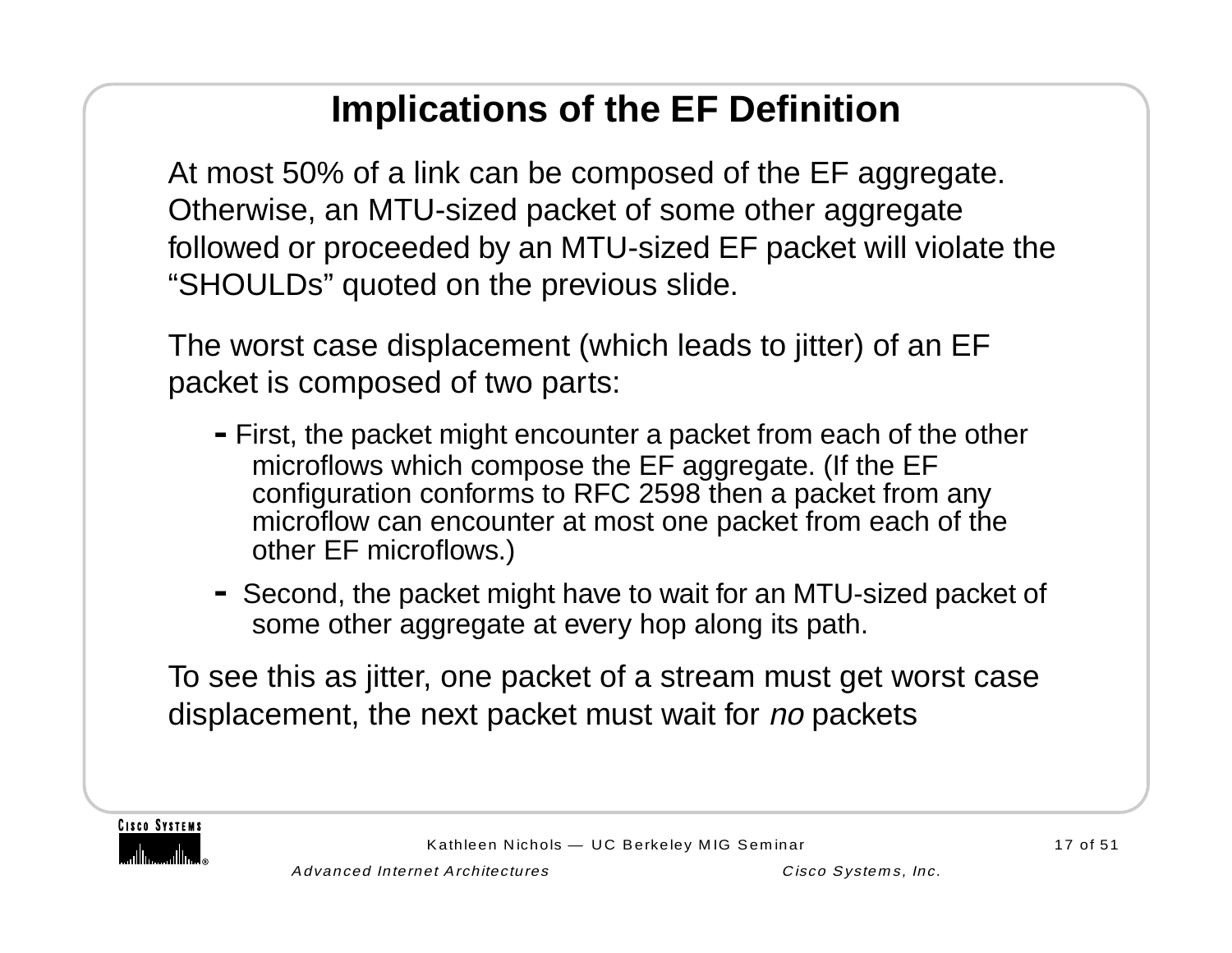# **Services in the Diffserv Framework**

- **•** That covers the forwarding path, but what about building services?
- **•** Services are built by adding rules to govern behavior aggregates:
	- **-**initial packet marking
	- **-**how particular aggregates are treated at boundaries
	- **-**temporal behavior of aggregates at boundaries
- **•** Classifiers and traffic conditioners at DS boundaries are configured to enforce rules in accordance with the service specification
- **•** Different user-visible services can share the same aggregate
- **•** Services must be sensible and quantifiable under aggregation

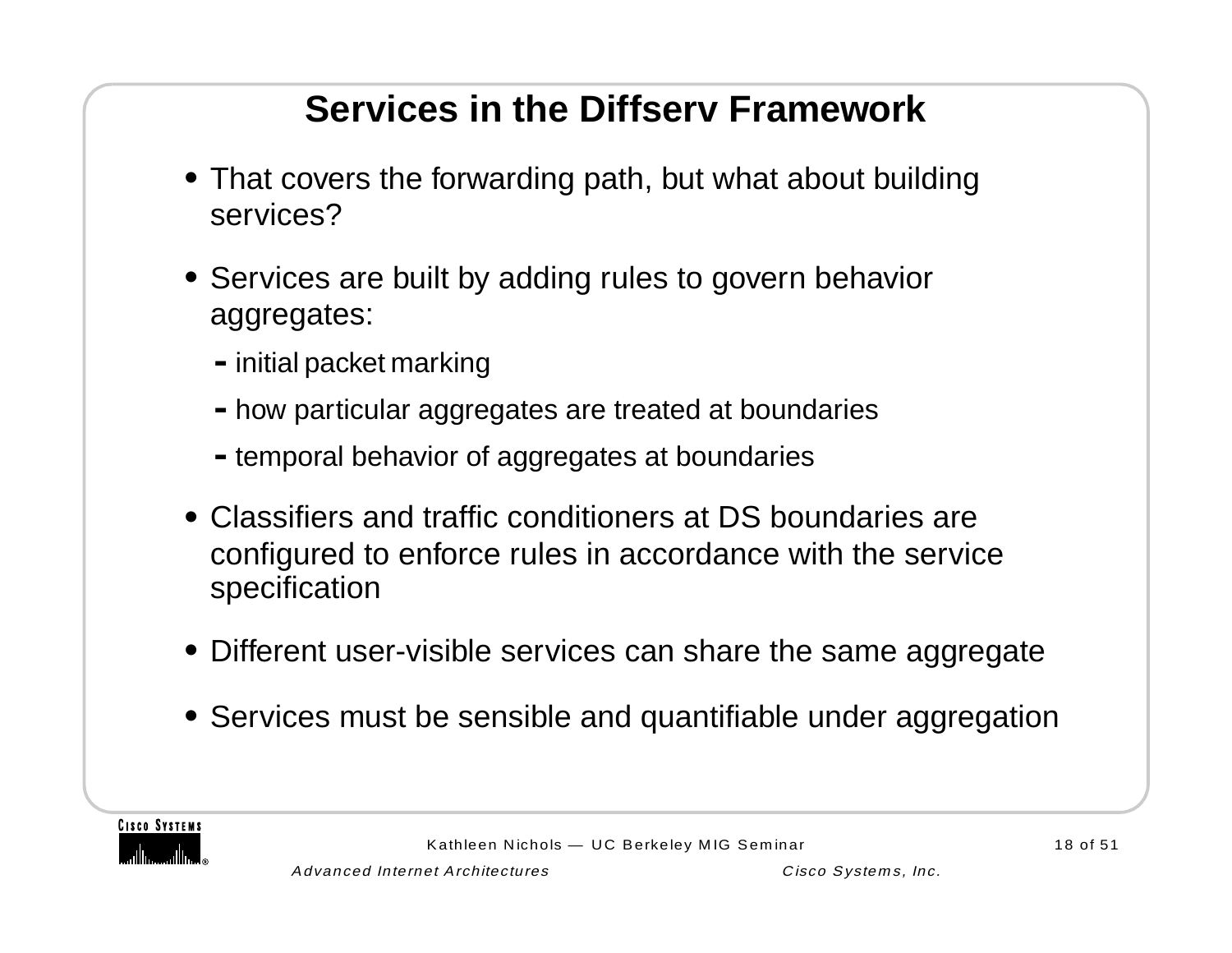# **About Allocation of QoS Services**

- **•** A technical specification of a particular service first must make sense and must perform as expected
- **•** Then we can begin to explore how it can be allocated within a domain to meet technical constraints and policy considerations.
- **•** Traffic conditioners at boundaries as well as the mechanisms that implement PHBs must be properly configured to the allocation
- **•** For services which cross domain boundaries, must communicate and specify the relevant data about the service between clouds.
- **•** (Initially, expect the information that crosses boundaries is simple and static or quasi-static)

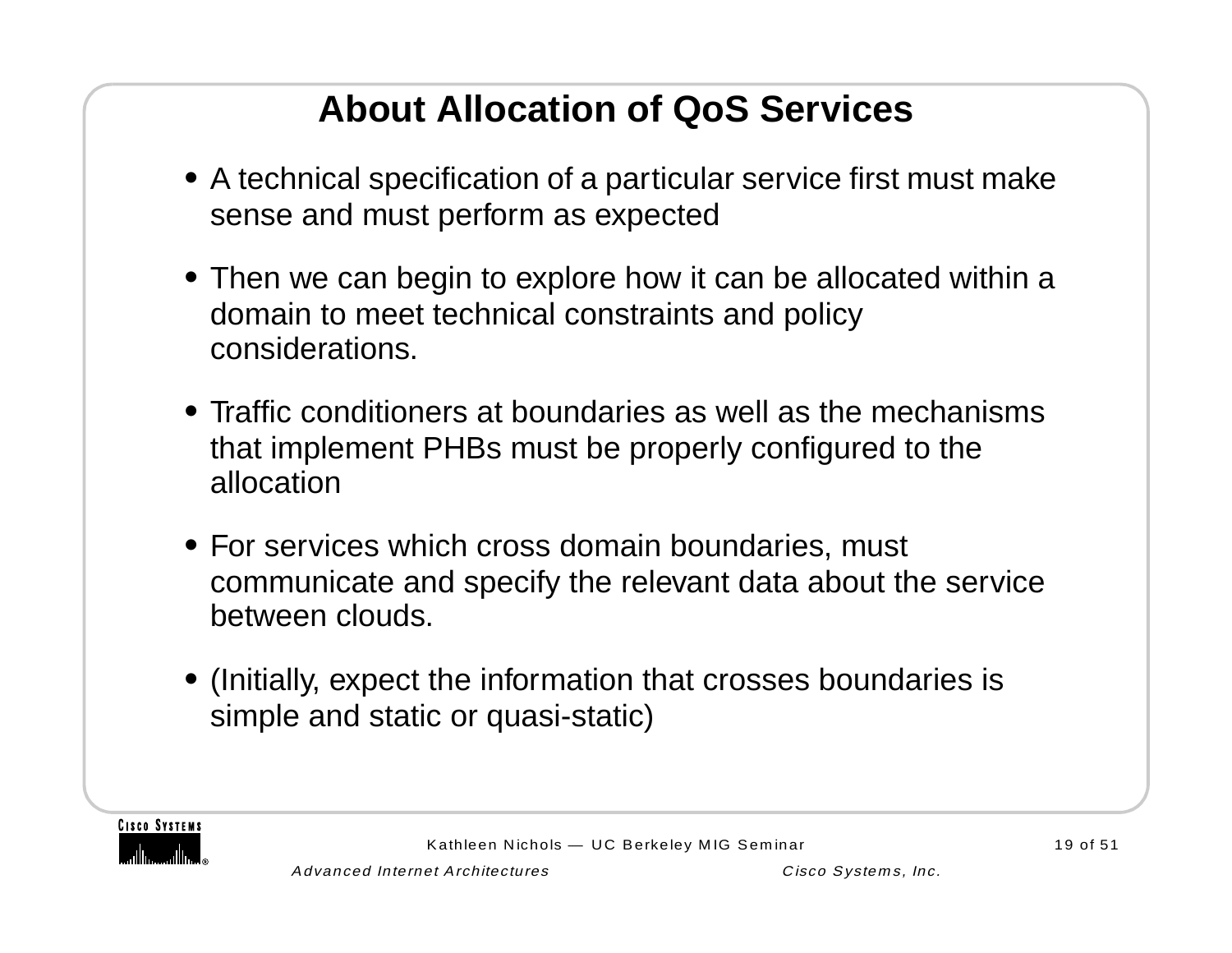# **Part II: Issues in Evaluating Differentiated Services**

There are many Internet Drafts, conference papers, and journal papers that purport to be evaluations of differentiated services

#### **Beware**

Many of these make sweeping conclusions based on very simple traffic models and topologies.

Most are based on "dumbbell" topologies and use a traffic model consisting only of long-lived TCPs with identical RTTs as their traffic model. Aggregation issues are invisible.

Simulations should be run long enough and for enough variation in random starting conditions.

Ask yourself: What **topology** captures the salient features of a realistic network? Do the **traffic models** capture the salient features of real loads? Were **traffic loads** sufficient to exercise a range of operating points?

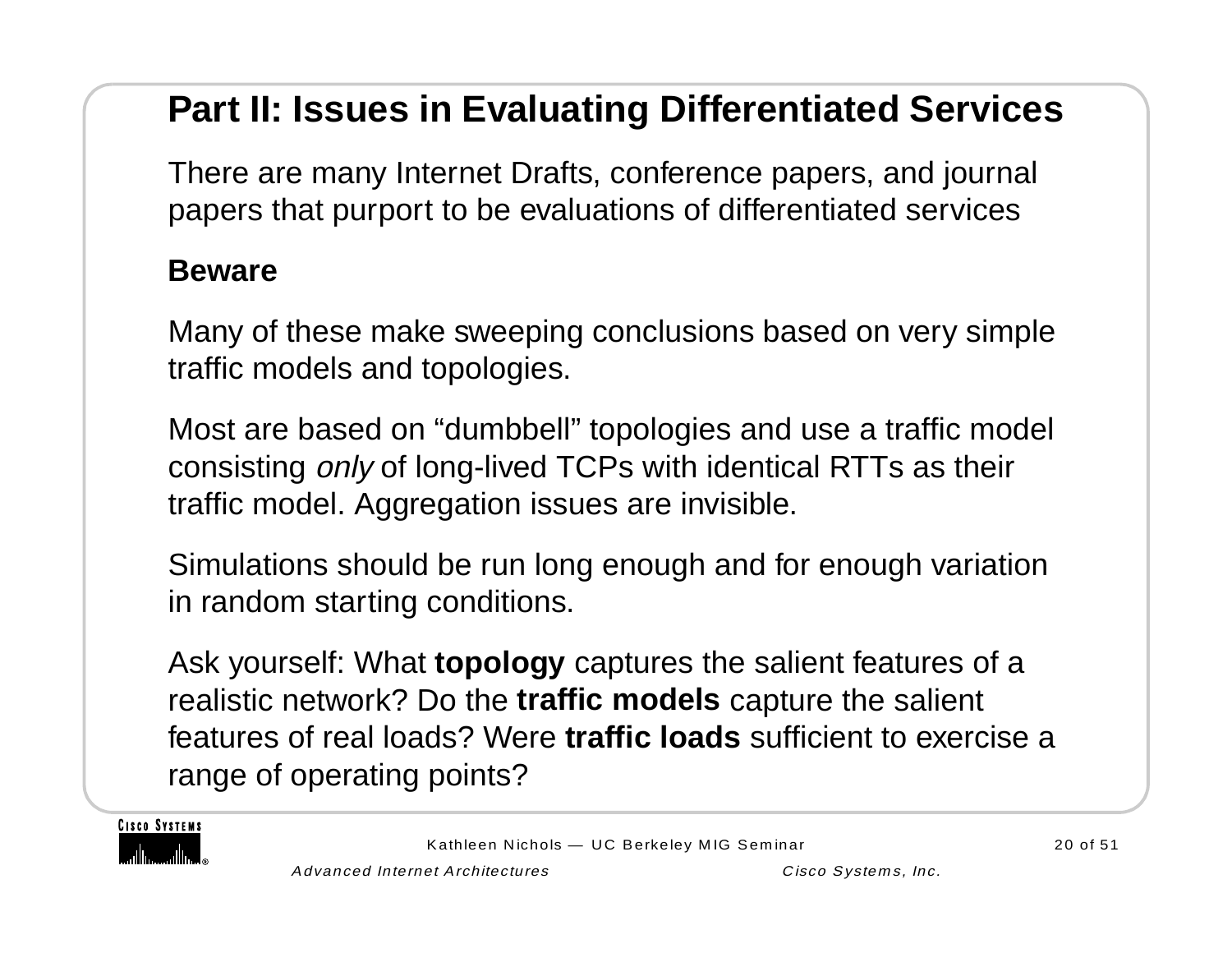

Kathleen Nichols — UC Berkeley MIG Seminar 21 of 51

Advanced Internet Architectures Cisco Systems, Inc.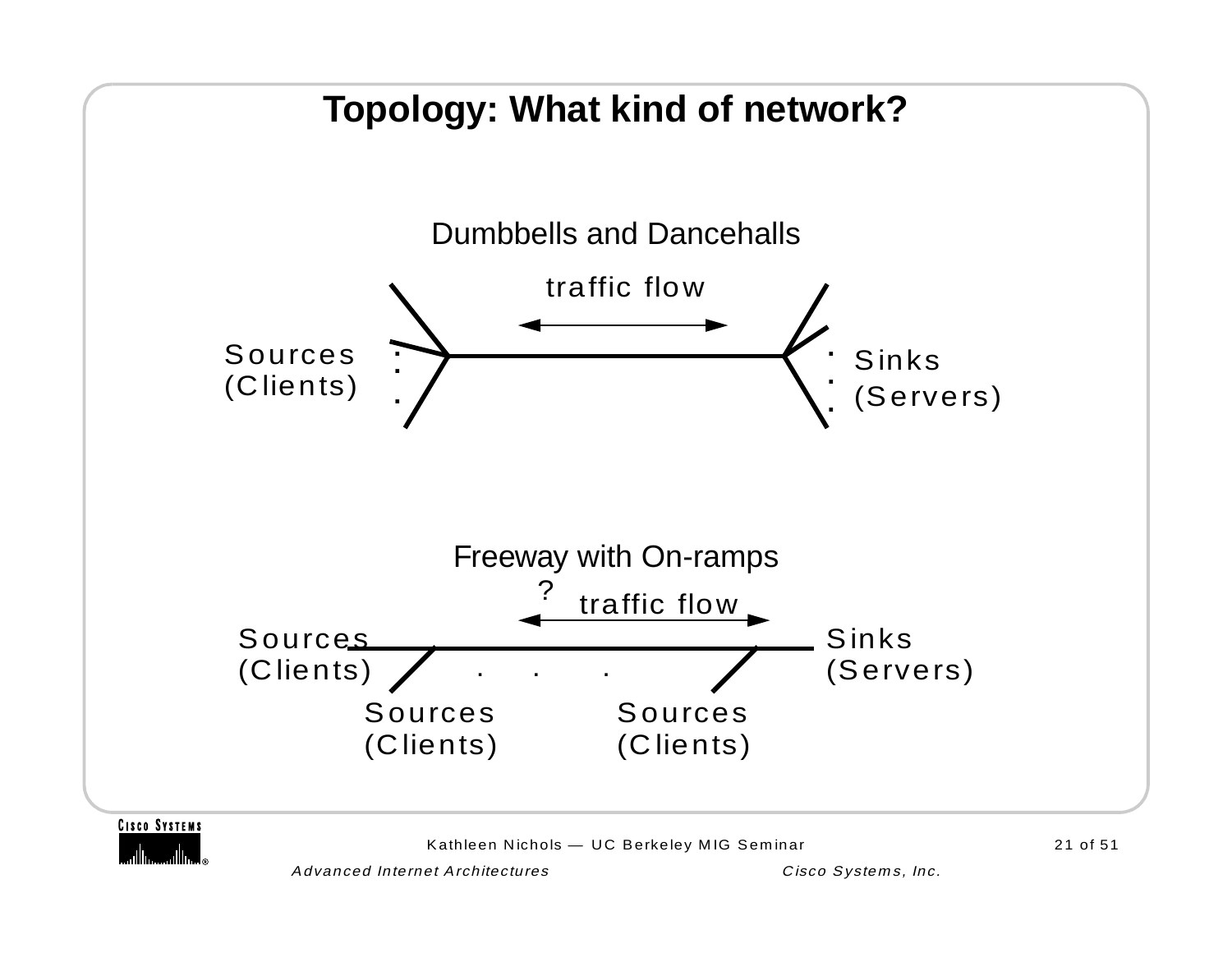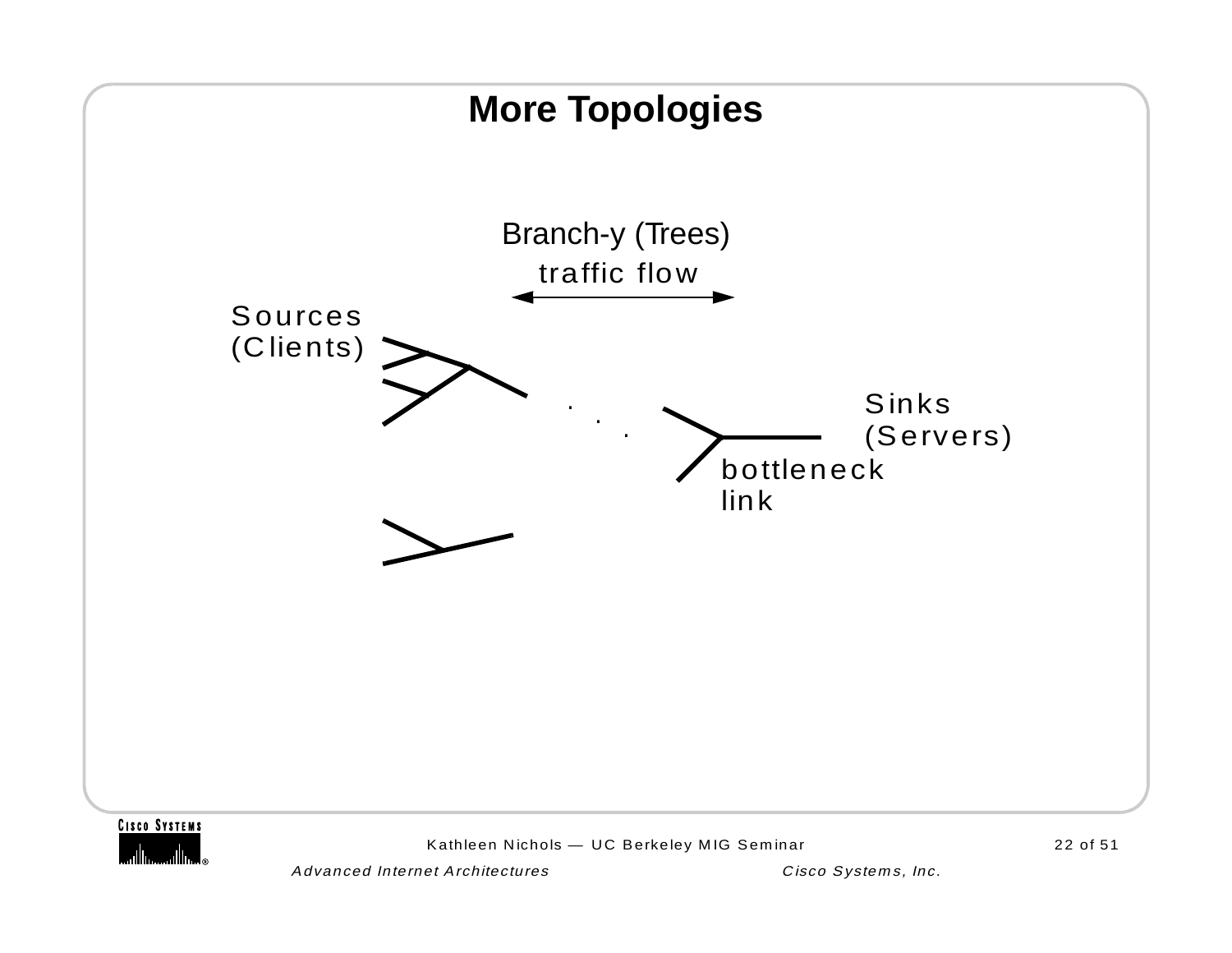

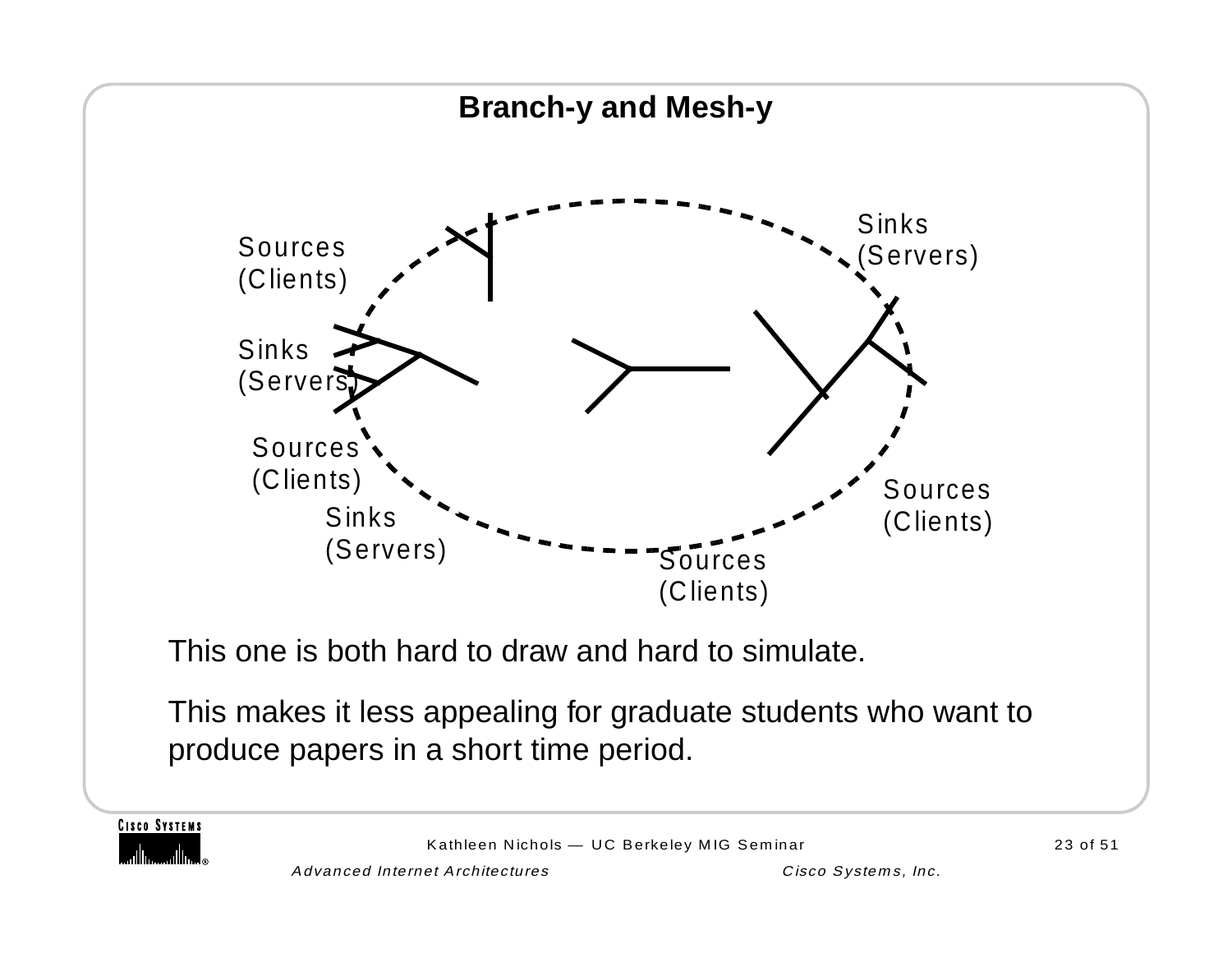# **Traffic Models: Many Ways to Go Wrong**

Simulator models often oversimplify any or all of: the application model, the TCP protocol model, packet size selection.

Most published differentiated services simulations have used the ns-2 basic TCP, developed for the study of long-lived TCPs, which uses one size for all packets, does not include the SYNs and FINs of TCP connection set-up and tear-down, and does not permit data to flow in both directions. The effect of dropping a SYN packet is different from that of dropping a DATA packet.

Worse yet, some simulations rely on "open-loop" source models that look nothing like real traffic under congestion.

TCP's feedback leads to network behavior which is time-varying and buffer dynamics that will vary with transfer sizes.

(Related discusssions in K.Nichols, "Improving Network Simulation with Feedback", Proceedings of 98 IEEE LCN Conference)

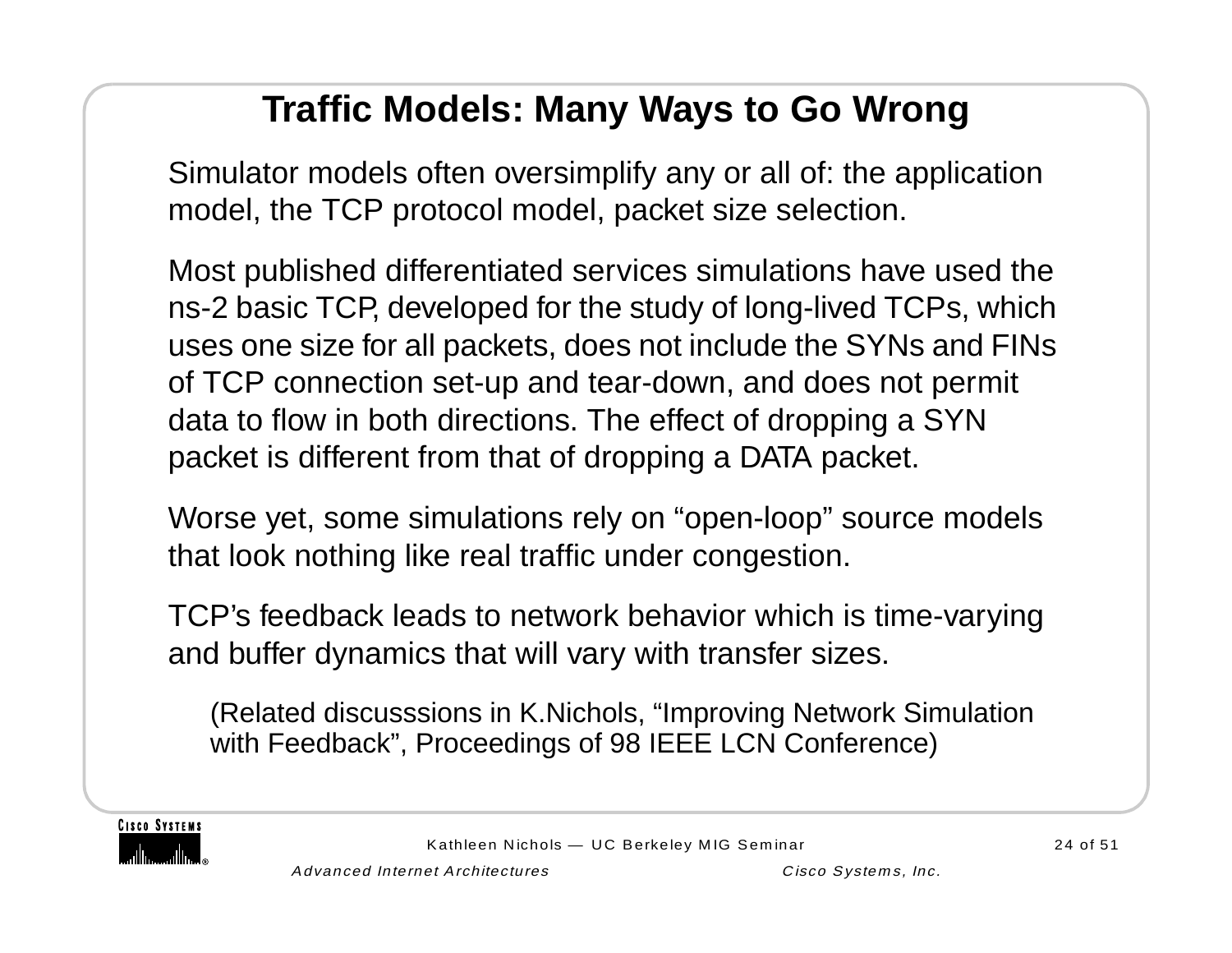# **Traffic Loads**

Most published studies use long-lived TCPs (steady state). Some add CBR as "bad" flows to be restricted relative to the LL TCPs.

Most credible measurements put the percentage of HTTP traffic in networks at 60-90% of flows.

Measurement studies have found the distribution of file sizes fetched by HTTP transactions are Pareto distributed with most objects fitting into a single packet.

When a user downloads a web page, typically many small transfers take place. Such flows have different characteristics from a long-lived TCP (like FTPing a large file)

What we know about Internet traffic is that it will change over time, so we must design for and evaluate over a range of operating points.

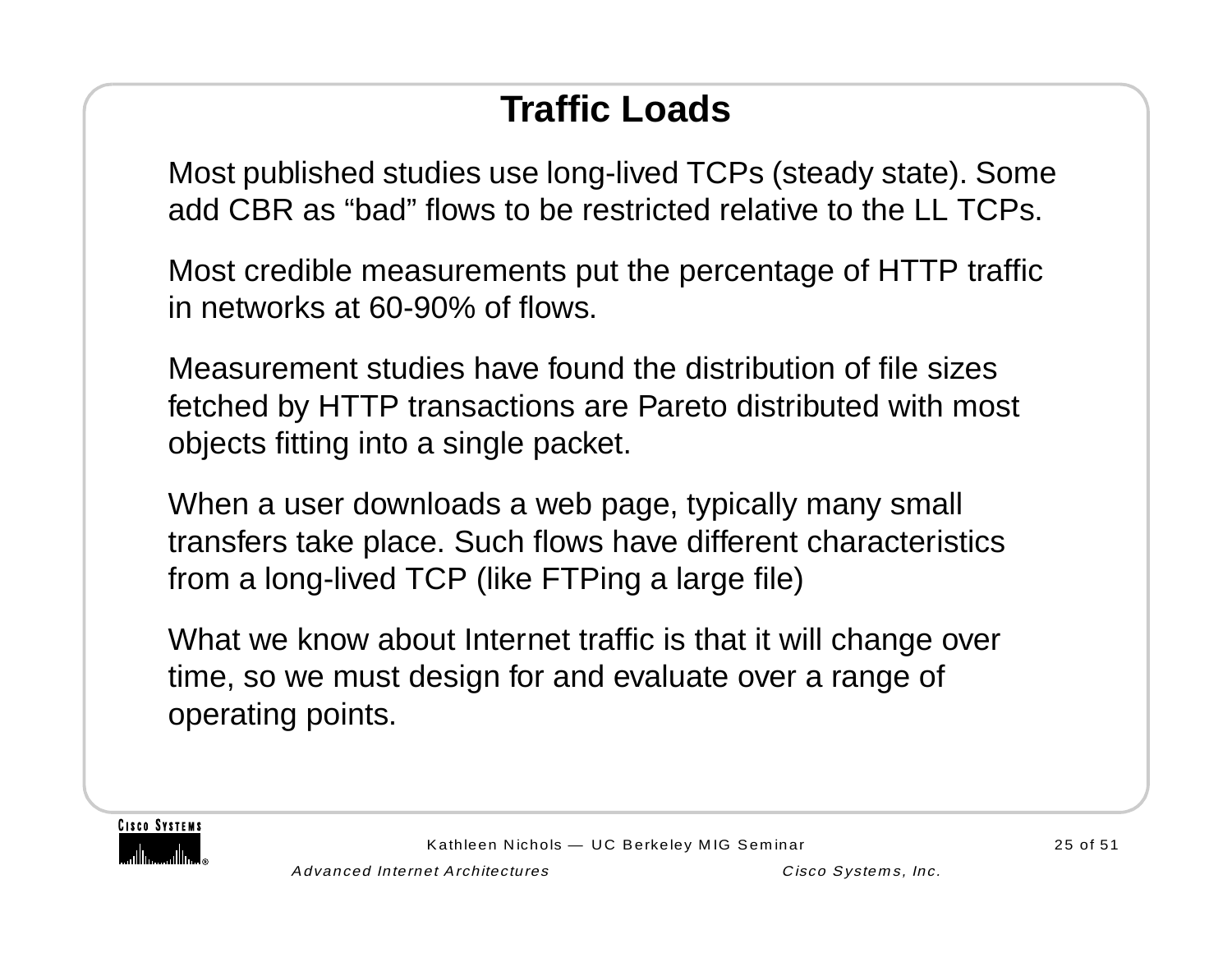## **Per-flow Fallacies**

The use of dumbbells and long-lived TCPs obscures network dynamics and aggregation effects. Perpetuates myth of "single flow", i.e., a long-lived TCP as a representative of "the customer".

End up solving the wrong problems. Unnecessary complexity.





Kathleen Nichols — UC Berkeley MIG Seminar 26 of 51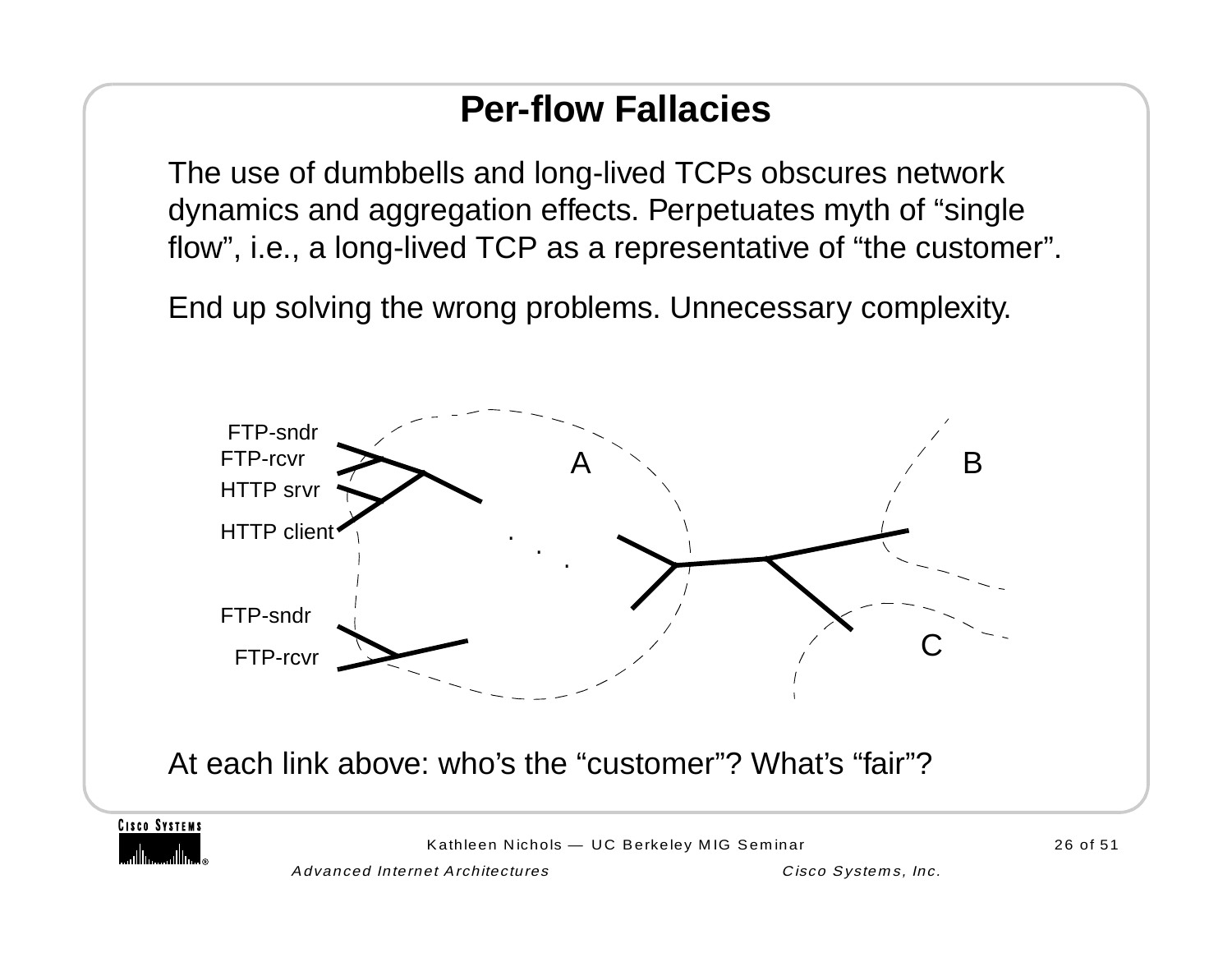# **Worst Case Clump of "Special" (SP) Packets**

Assume: each node has in-degree, i, each internal link has bandwidth **B**, the egress link has bandwidth L, each input may burst b SP packets. How large a clump of SP packets can appear at link L?

If each input has an allocation, then clump(b,i,h) =  $b * i<sup>h</sup>$ 





Kathleen Nichols — UC Berkeley MIG Seminar 27 of 51

Advanced Internet Architectures Cisco Systems, Inc.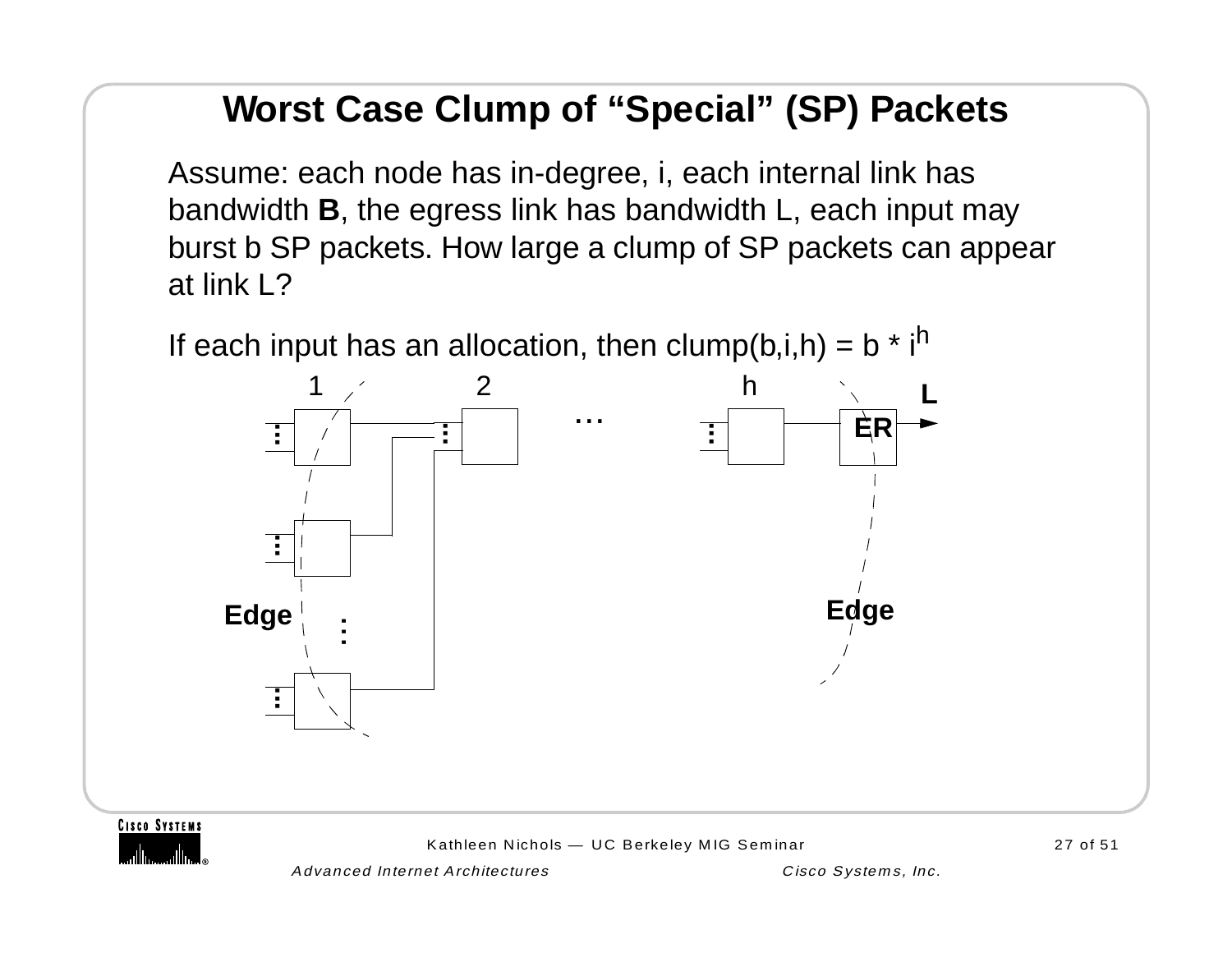### **Implications and Considerations**

The entire egress link can be used by the SP traffic for the period it takes to transmit clump( $b, i, h$ ) packets at rate L even if edge meters are set up to only mark as SP rate  $a^*L/i^h$  ( $a<1.0$ ) at burst b

If the total allocation is restricted to a number,  $n < a^*L/r$  where r is the "subscribed rate" for an input, then the maximum clump is limited to  $b^*n$  packets.

If  $L < B$ , then must buffer a clump\*( $B$ - $L$ )/ $B$  packets to avoid loss. Reasonable values of B/L are in the range from 1 to 100. At B/L of 5, buffering 80% of the clump; at 10, 90%; at 100, 99%.

If  $b=1$  and the allocation is retricted to n, the maximum clump of SP packets is n. No loss if can buffer n packets.

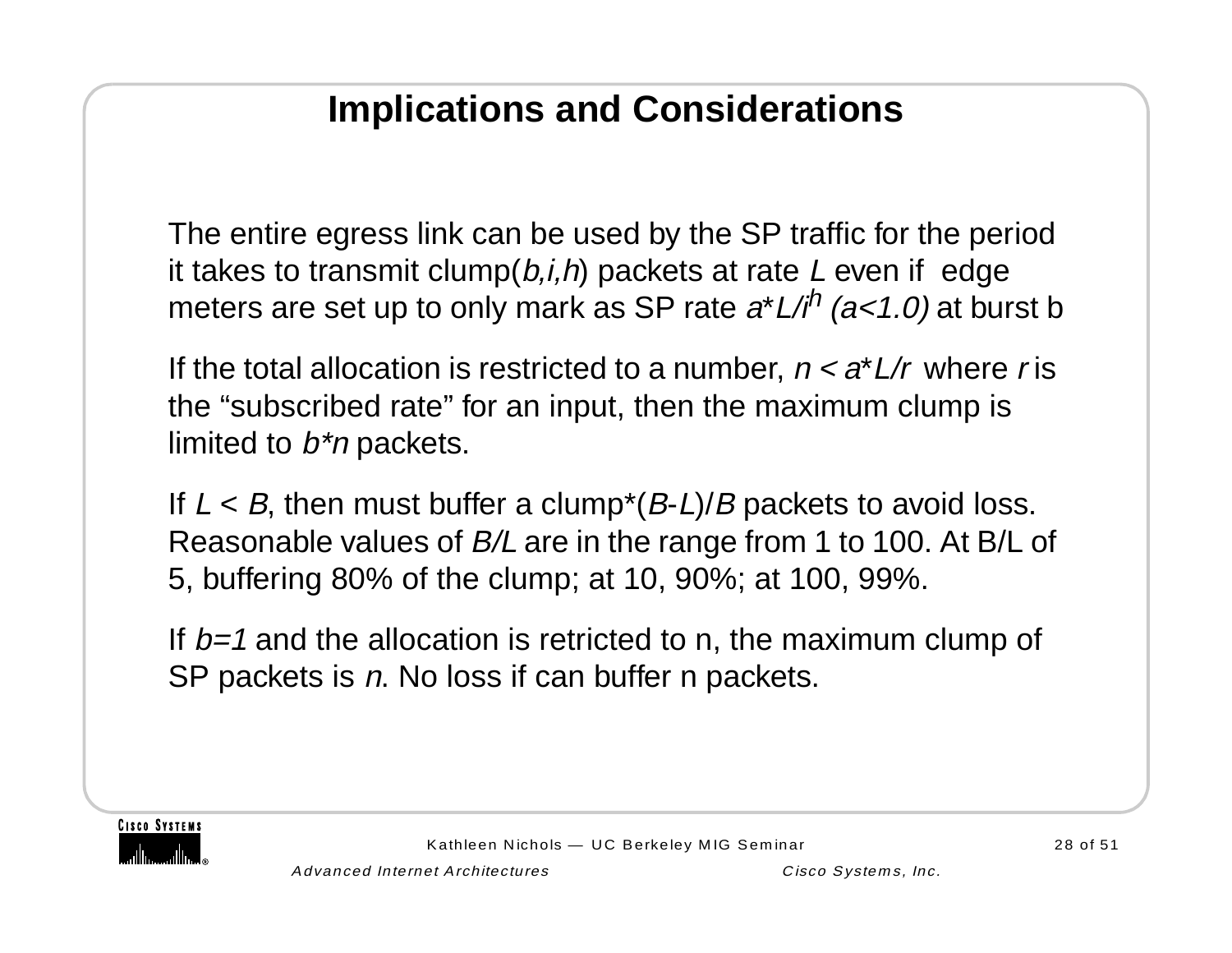

Advanced Internet Architectures Cisco Systems, Inc.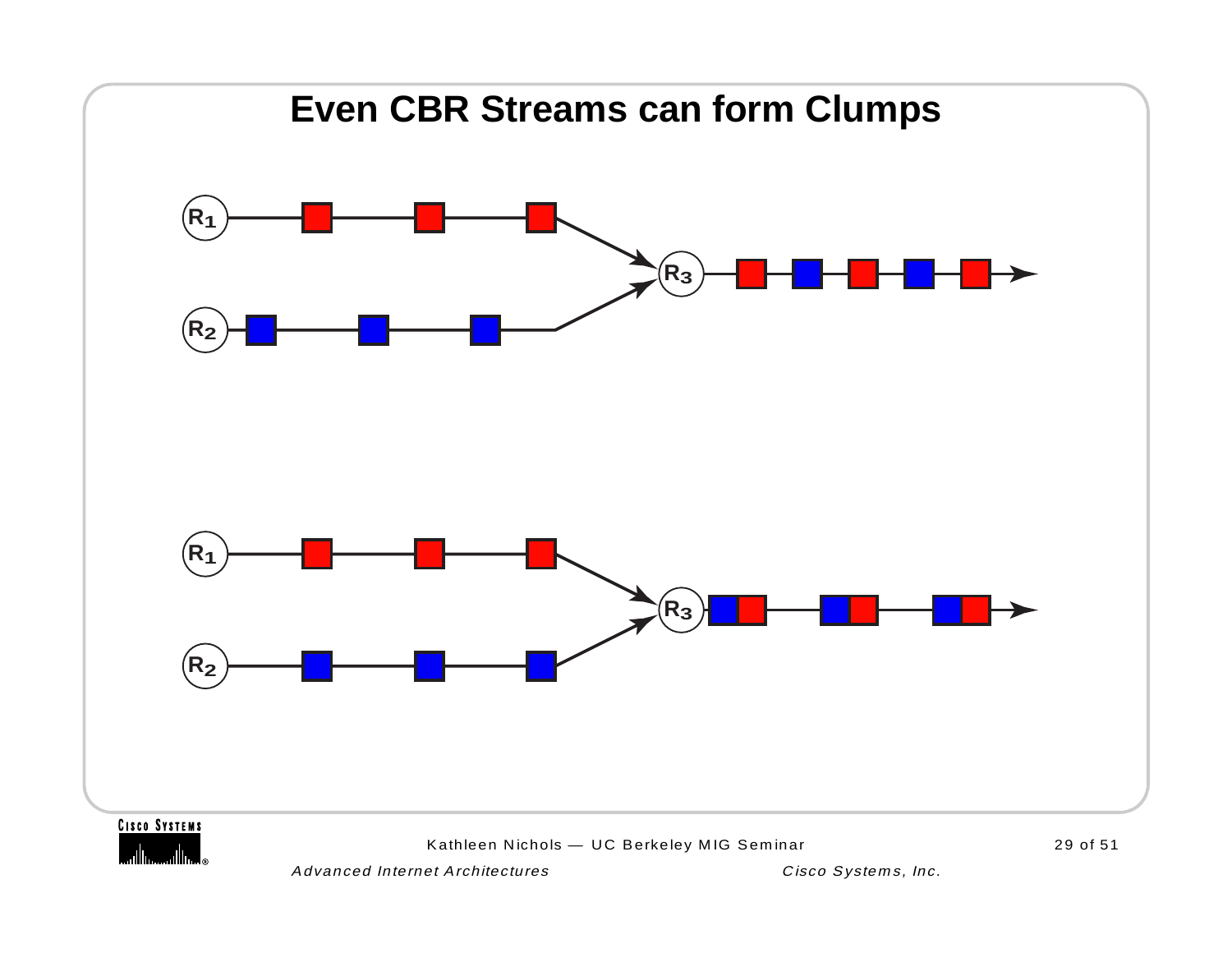# **Drop Preference**

Dave Clark of MIT proposed a service based on RIO droppers and edge marking by "time sliding window" markers

RIO droppers use two '93 RED algorithms running on the same queue. For "outs", dropping starts at a lower average queue size and has a higher probability. The queue average used for the "outs" includes all packets, for the "ins", only the "in" packets are counted

Result were reported in "Explicit Allocation of Best Effort Packet Delivery Services" by Feng and Clark, published in Transactions on Networking (URL given previously)

Table 1 of that document shows results for a topology of a single shared 33 Mbps link with 10 sources on one end, 10 sinks on other, 91% of the link was allocated, each flow had a target rate of either 1 Mbps or 5 Mbps and one of 5 RTTs (20-100ms). I plotted the table to get a better picture of the claimed RTT effect.

**CISCO SYSTEMS**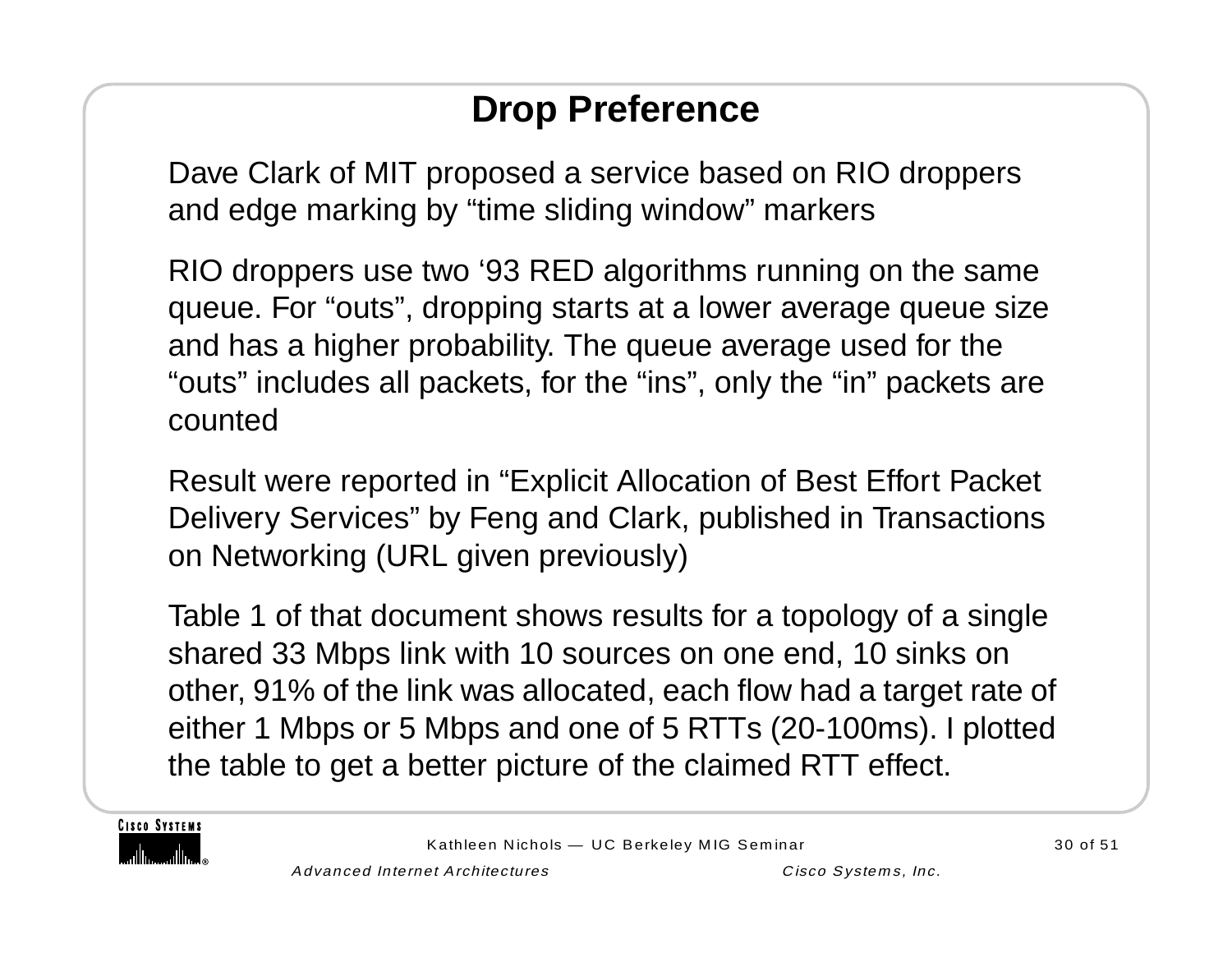#### **Achieved-to-Target vs. RTT**

Round/red are the all BE flows results, divided by 3.3 Mbps Diamond/blue are the RIO results divided by target rate



**CISCO SYSTEMS** 

Kathleen Nichols - UC Berkeley MIG Seminar 31 of 51

Advanced Internet Architectures and Cisco Systems, Inc.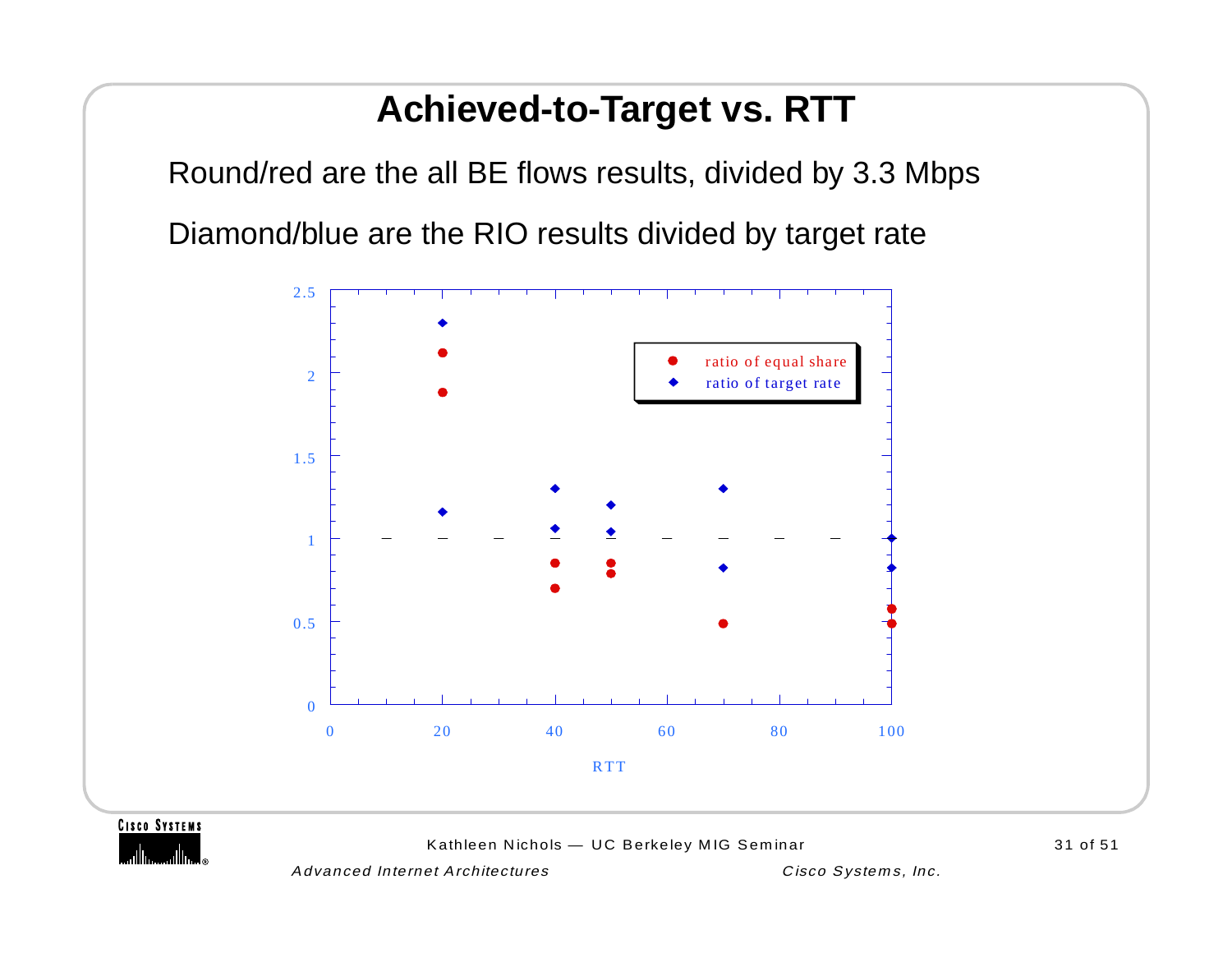# **What do the Results Mean?**

Does use of "ins" really overcome RTT effects? Not conclusive, clear, or quantifiable.

What if more experiments were run? (Is the point at 20 ms anomalous?)

What would happen if there was more BE traffic mixed in (of various types) and more interesting topologies?

Juan-Antonio Ibanez simulated a similar topology, 50 sources and sinks through a single link, using only long-lived TCPs. He found sensitivities to RIO parameters and metering (how the decision to mark "in" is made). An edited form of his report was published as an Internet Draft in July of 1998 and is available at http:// ec.eurecom.fr/~ibanez/internet\_draft.html.

Some of those results follow:

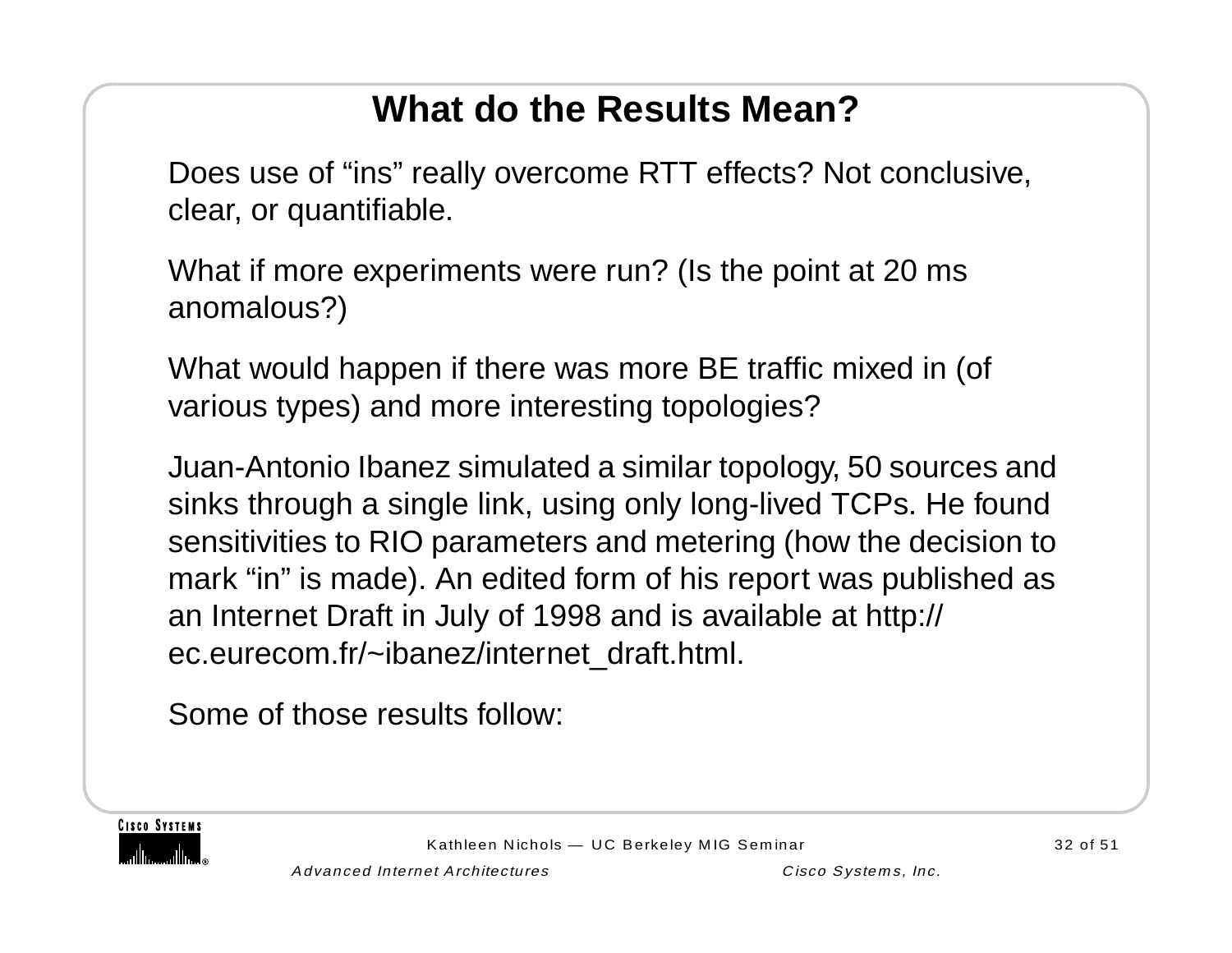

**CISCO SYSTEMS** 

Kathleen Nichols — UC Berkeley MIG Seminar 33 of 51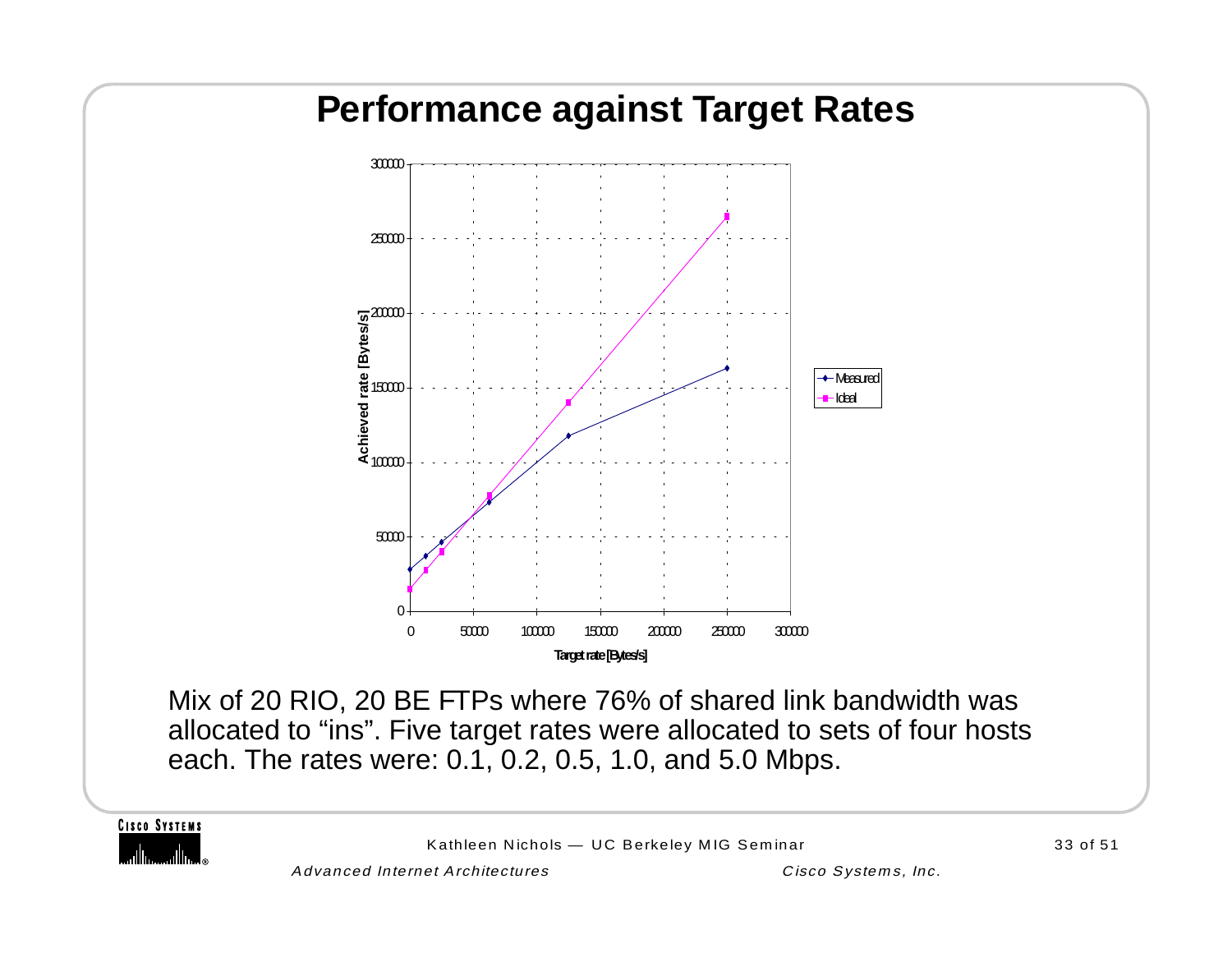# **Effect of a Non-responsive Source** 180,000 200,000



Added a non-responsive BE source to 10 RIO, 10 BE FTPs (same RTT, same target rate). The "out" packets degrade the performance.

**CISCO SYSTEMS** 

Kathleen Nichols — UC Berkeley MIG Seminar 34 of 51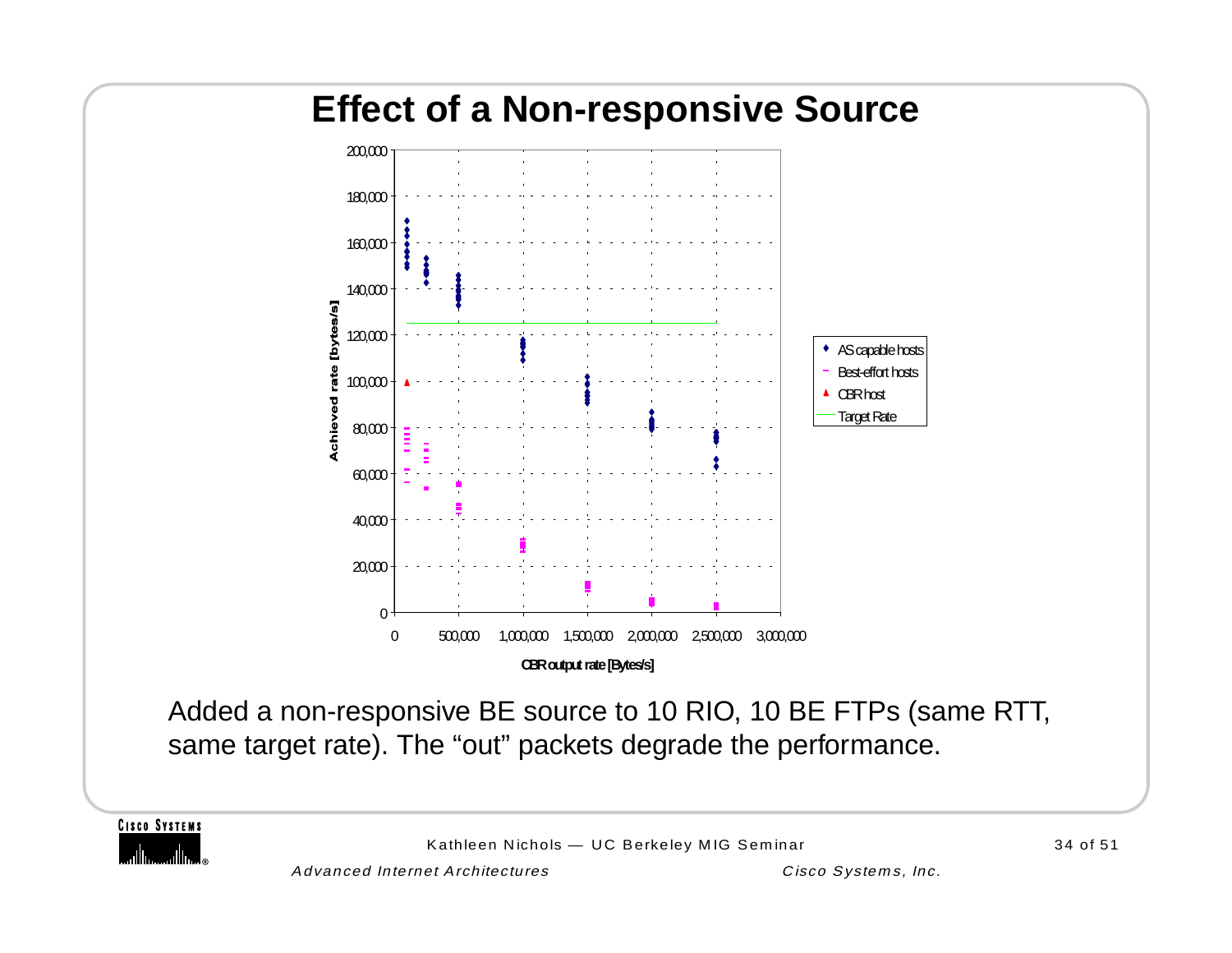

Advanced Internet Architectures Cisco Systems, Inc.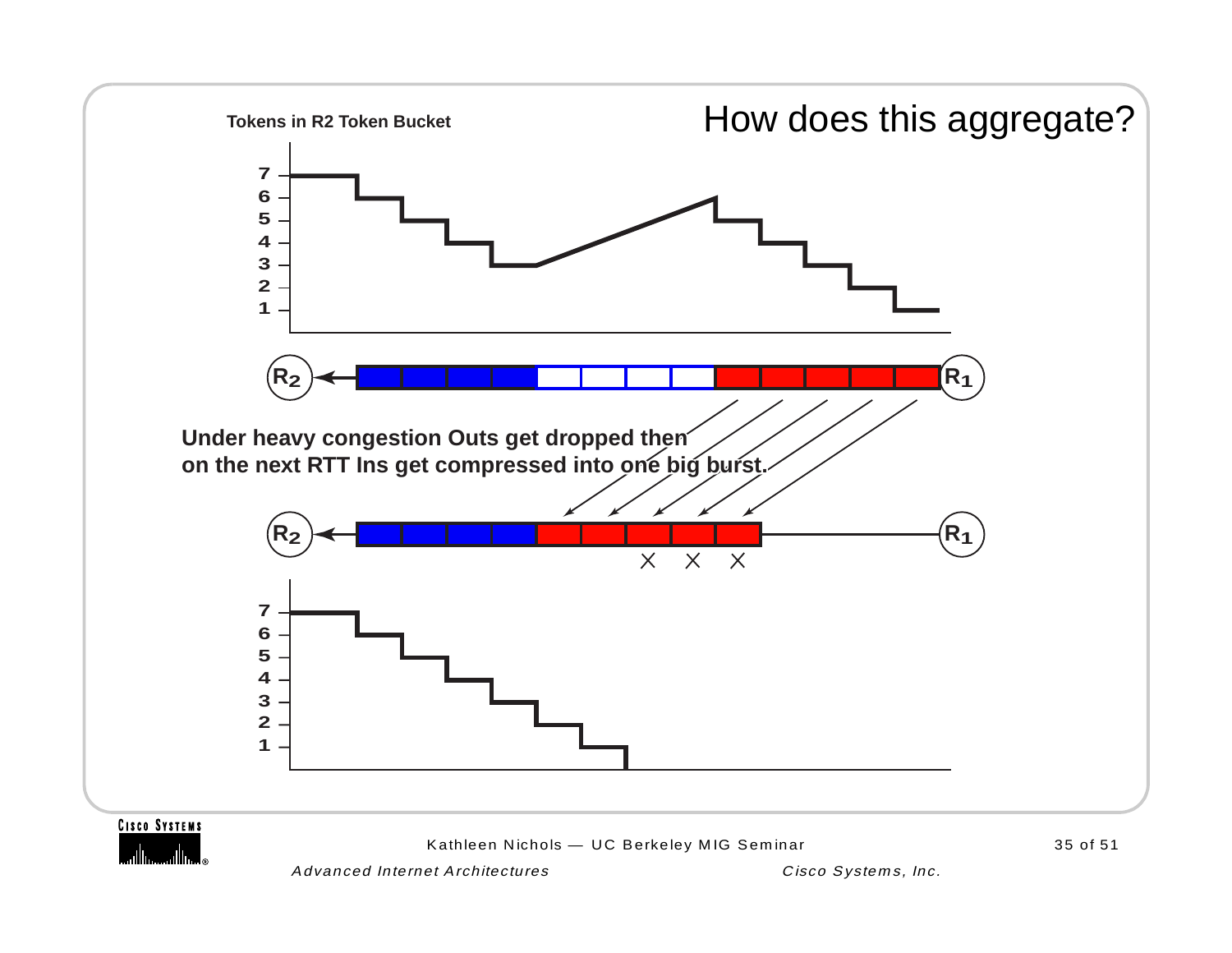#### **Preliminary Work with a Branchy Topology**

Eight FTPs, each with a target rate of 100 Kbps. Police at merges. Five of the FTPs saw one to three drops of "ins". 7.5% of "ins" remarked "outs"



**CISCO SYSTEMS** 

Kathleen Nichols — UC Berkeley MIG Seminar 36 of 51

Advanced Internet Architectures Cisco Systems, Inc.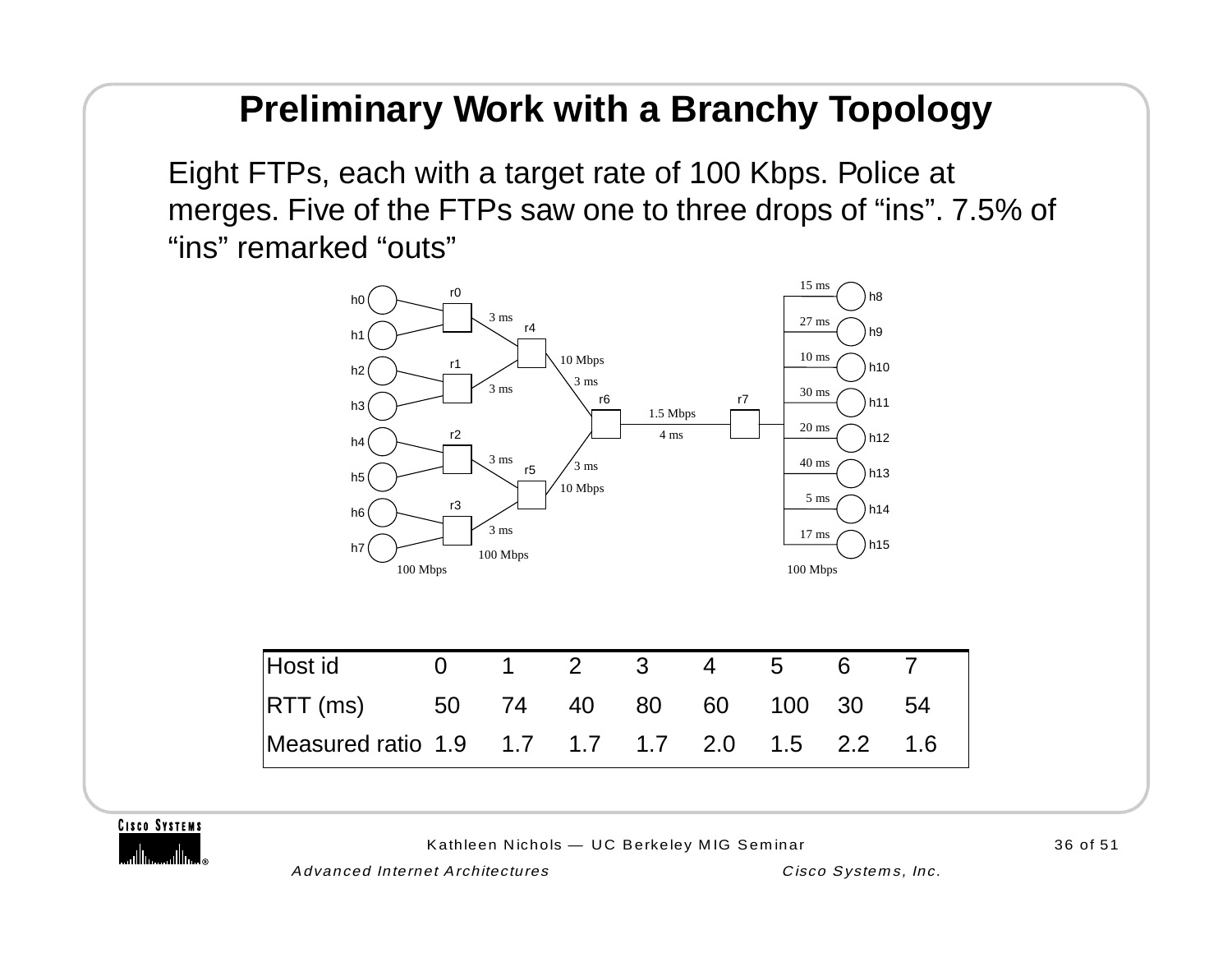# **Other Studies: AF-based Services**

Claim is that marking non-responsive sources as "way out", can solve problems. This raises questions many new questions.

Most published evaluations use a simple dumbbell. Allocated traffic is LL FTPs; non-responsive traffic is all considered "undesirable"

One of the better of these is: "Effect of Number of Drop Precedences in Assured Forwarding", Mukul Goyal, Arian Durresi, Raj Jain, ftp.isi.edu/internet-drafts/draft-goyal-dpstdydiffserv-01.txt. In best case, appears that "in-profile" traffic needs to be limited to 50% of the link and this for a "dumbbell dancehall" topology where there are two levels of mixing, one for 5 senders, the next merges these 10 merged streams. Traffic model of LL TCPs with unresponsive CBR.

Note that this is all very much untried with the primary traffic of the Internet: web surfing

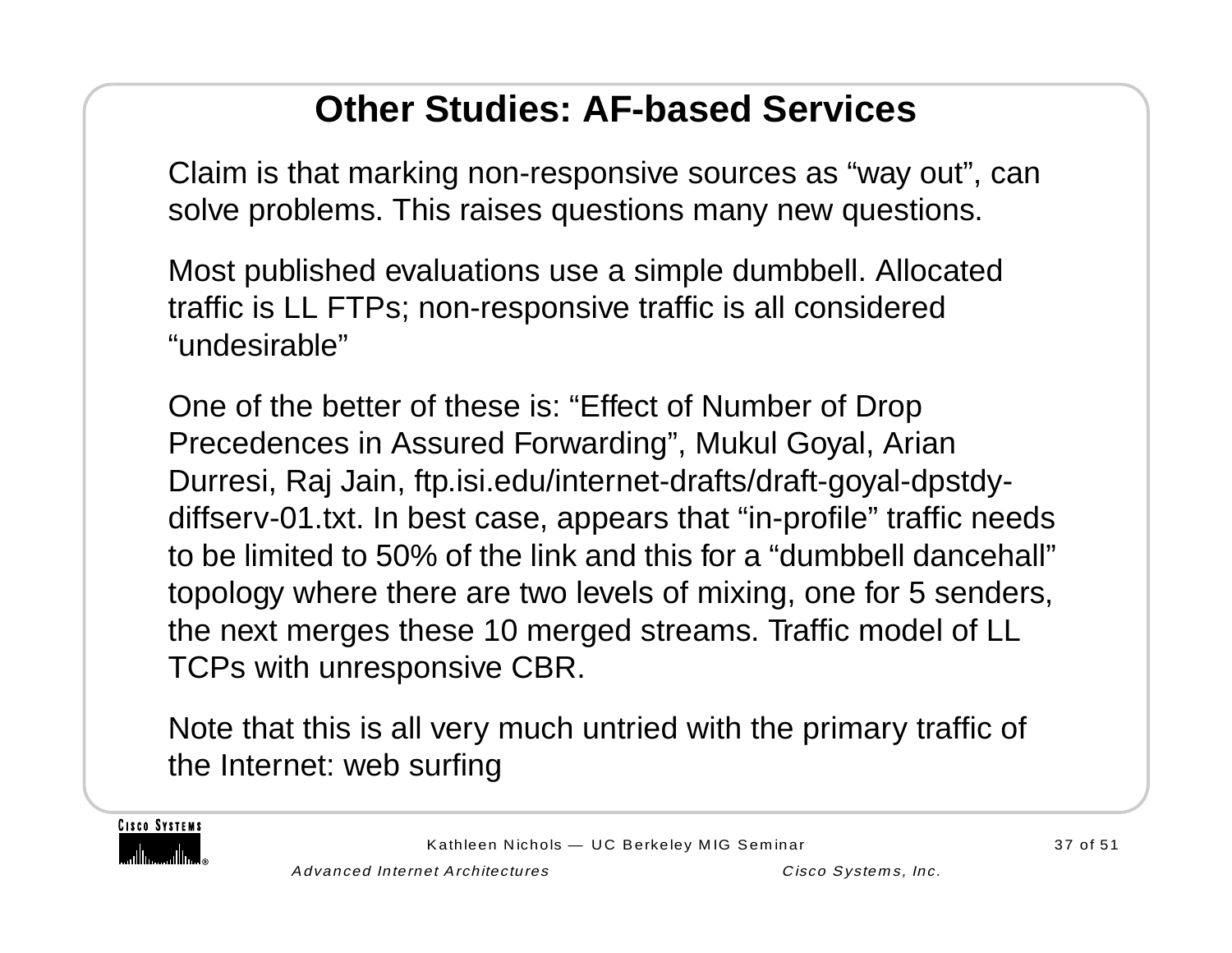# **Other Open Questions about DP**

- **•** Is it possible to build a service which aggregates well from this PHB? Resources are allocated for service rate, but bursts are permitted. The effect on the applications is not clear if bursts are all remarked to a higher precedence.
- **•** How do you allocate in order to accomodate bursts of lower drop precedence? The effect on the network is not clear if multi-packet bursts of low drop precedence are allowed.
- **•** How much re-marking happens in a branchier network? Do the remarked packets later get dropped? Is the re-marking "fair"? In what sense can a flow's "expected capacity" be predicted?
- **•** Can one non-reponsive flow take over the high DP (nonallocated) bandwidth?
- **•** What about when "non-responsive" does not equate to "bad"?

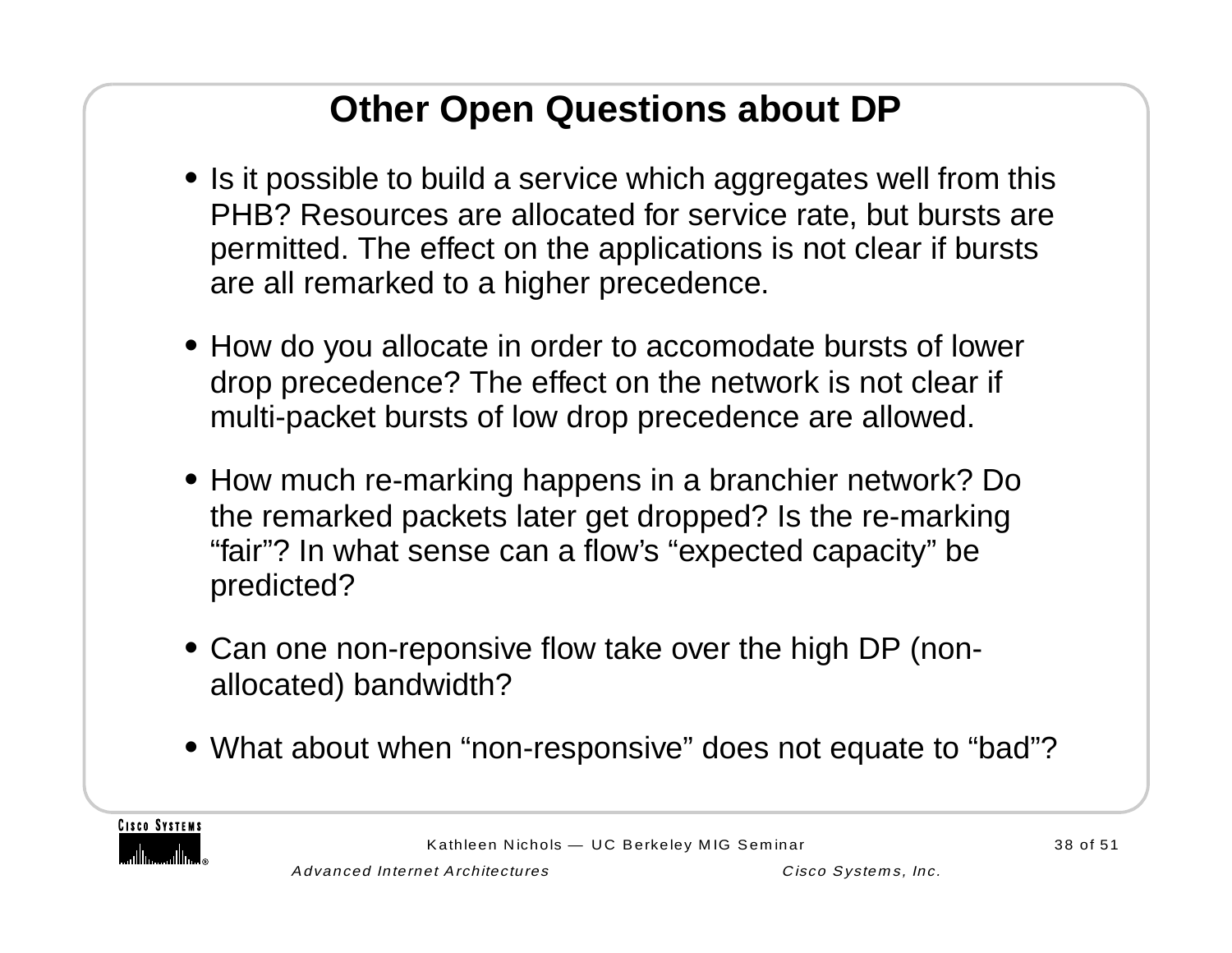# **Evaluating EF PHB's Virtual Leased Line**

RFC 2598 proposes a "virtual leased line" (VLL) service built from the EF PHB combined with border policers that drop packets exceeding a peak rate. Bursts are not permitted.

Shaping is expected to be employed to conform to the policers, where an "upstream" border will shape its traffic to avoid drop.

With these rules, it is easy to aggregate such a service since the peak rates just add.

The notion of a VLL is that it "looks like a wire" to the application in terms of its performance.

Since it has the properties of low jitter and guaranteed rate, VLL is often cited as a means to provide QoS to VoIP. However, it is intended to provide the equivalent of a dedicated link, useful for any mixture of network traffic, potentially useful for VPNs.

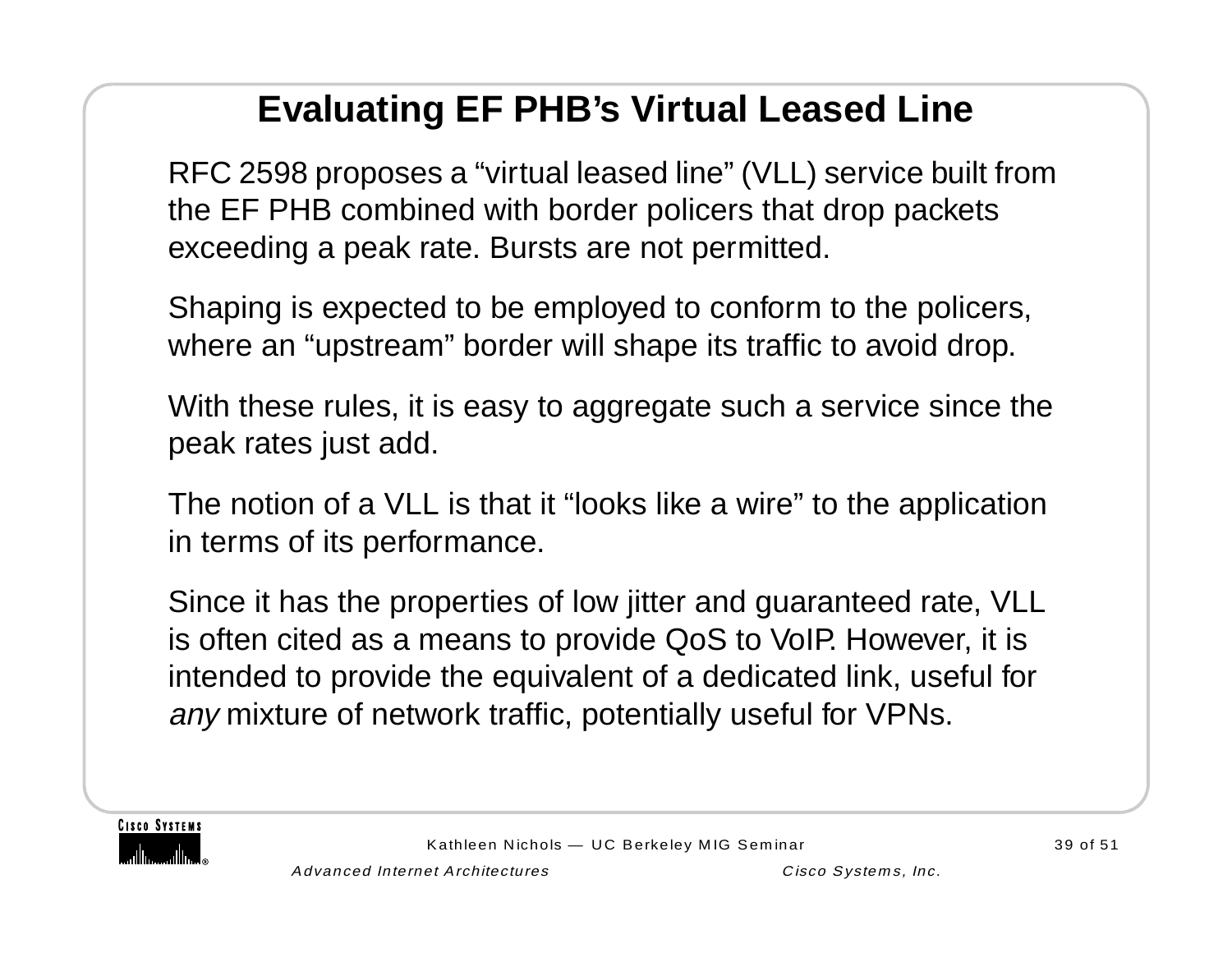#### **Performance Against a Dedicated Link**

(Results due to K. Poduri. Were previously presented in 8/98, see: http://www.nren.nasa.gov/workshops3.html)

The percentage of the bottleneck link allocated to "marked" packets varies: 20, 40, and 60 percent.

Eight FTPs were rate-limited and marked for EF PHB.

Results are the average transfer rate of each flow (all were the same).

| percentage<br>of bottleneck | rate (Kbps) | measured<br>line rate | measured<br>EF rate |
|-----------------------------|-------------|-----------------------|---------------------|
| 20                          | 100         | 90                    | 90                  |
| 40                          | 150         | 143                   | 143                 |
| 60                          | 225         | 213                   | 215                 |



Kathleen Nichols — UC Berkeley MIG Seminar 40 of 51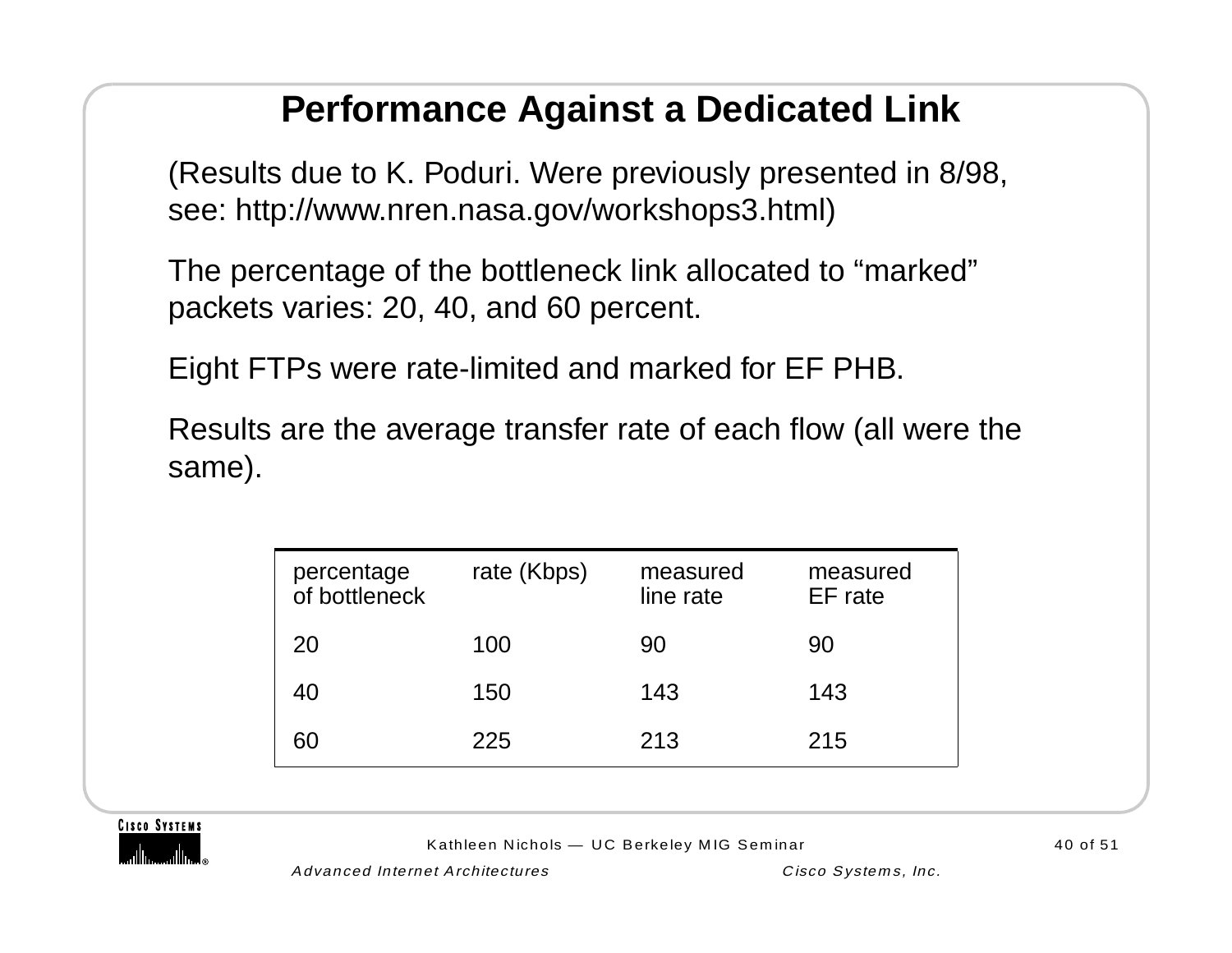# **VLL's Forwarding Path Performance**

- **•** Forwarding path performance of VLLs for general Internet traffic is frankly not that interesting: as long as the traffic is shaped properly (sufficiently sized holding buffers and good queue management ), the VLL acts like a dedicated link at the subscribed rate.
- **•** For VoIP type traffic in a VLL, care about jitter. Values are easy to bound in worst case, but we'd like to understand "typical" behavior and how different EF PHB implementations and allocation percentages affect jitter performance.
- **•** K. Poduri simulated EF performance on the six-hop branchy topology with a mixture of flow types and using a mix of BE traffic (HTTP, FTP, CBR). Included in RFC 2598.

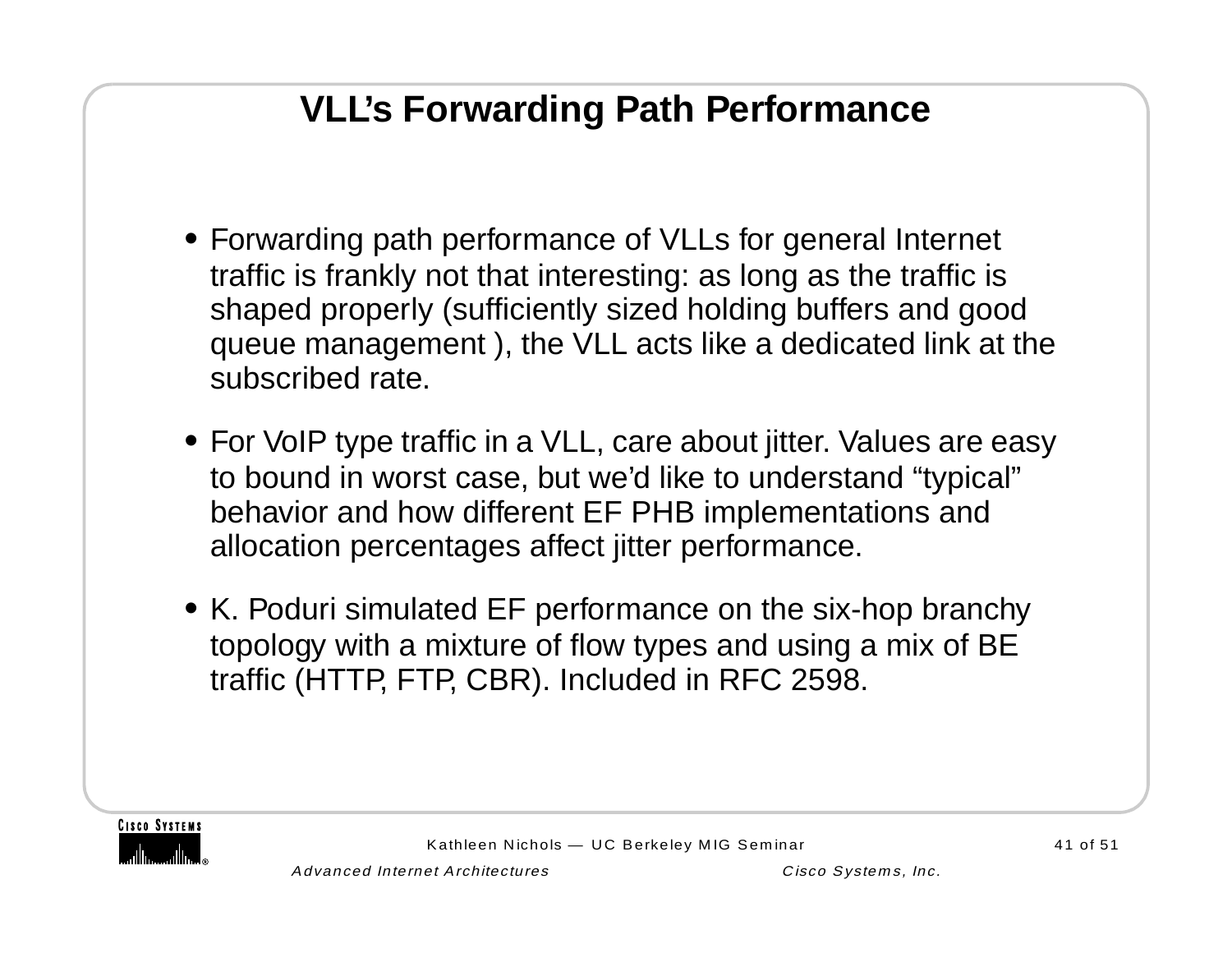# **Simple Analysis to Bound EF Jitter**

Earlier, noted the two components of jitter: assume a worst case for both the displacement from other EF microflows and the perhop wait for a full MTU-sized packet of another aggregate. The worst case jitter is the worst case displacement if the next packet of the stream doesn't queue. (Very unlikely!)

Assume the bottleneck bandwidth, **B**, is the bandwidth of every link in the domain. Worst case is an allocation, **<sup>a</sup>**, of 50%. Compare to a 30% allocation to see how that affects jitter.

We can refine this to be a sort of "average" worst case by first noting that, at each hop, we wait on average for a half of an MTUsized packet and that the chances of meeting a packet of another aggregate depend on how highly utilized the link is. The former halves the jitter component due to the number of hops, **h**, and the latter multiplies it times the utilization percentage.

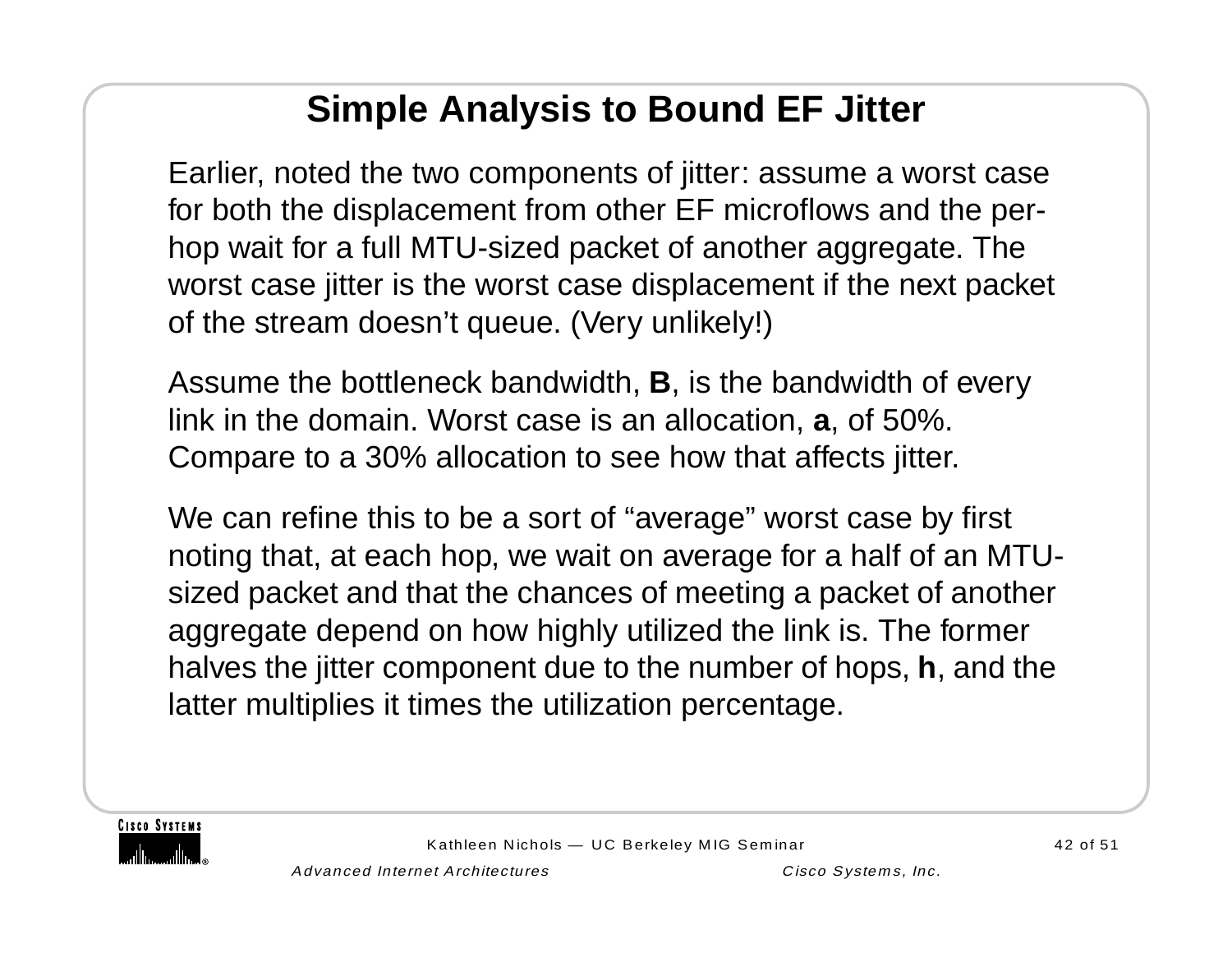

**CISCO SYSTEMS** 

Kathleen Nichols — UC Berkeley MIG Seminar 43 of 51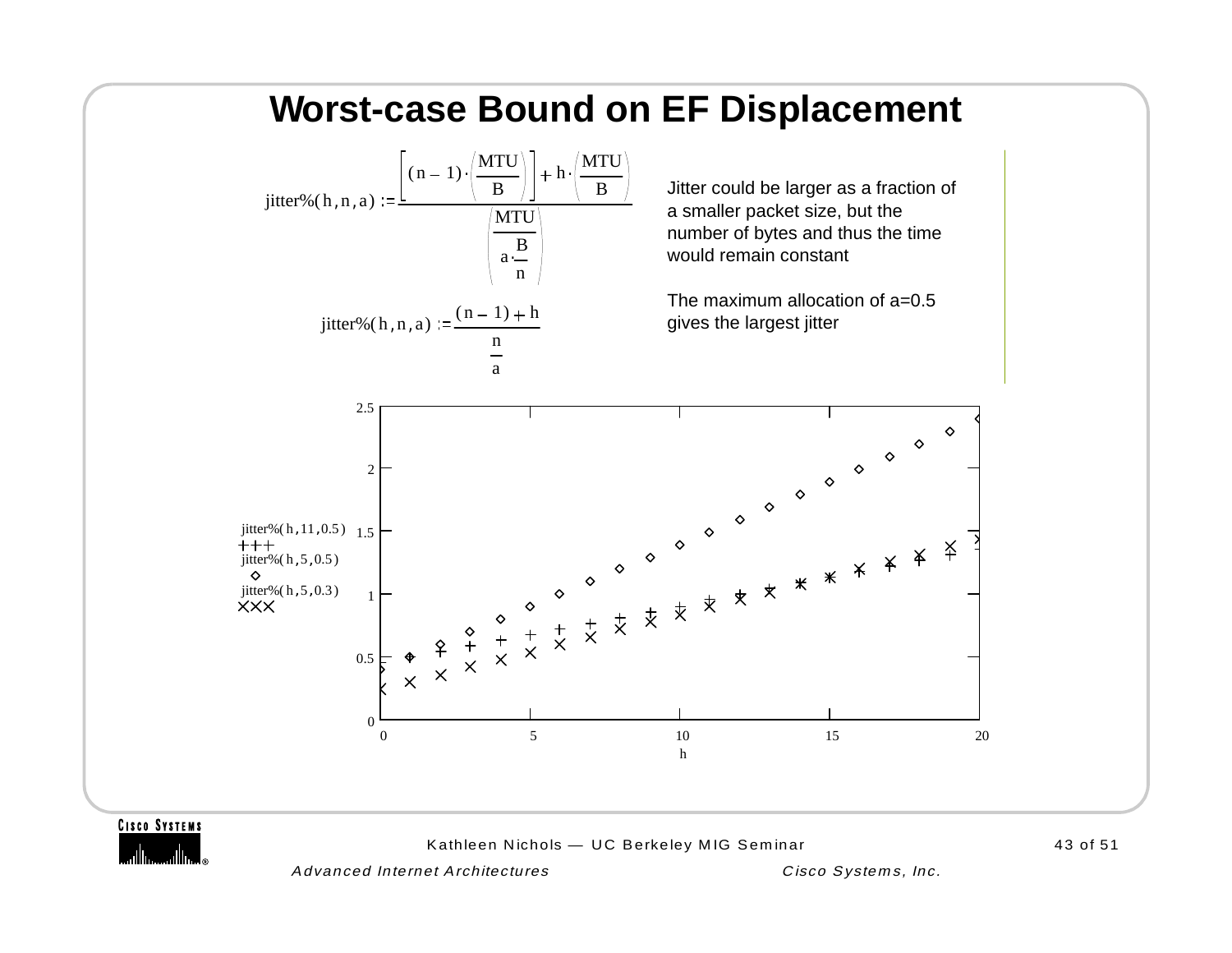

Using an average wait of half an MTU makes a larger difference than varying the link utilization, but both give some feel for what conditions have to occur to have jitter exceed one MTU at rate

**CISCO SYSTEMS**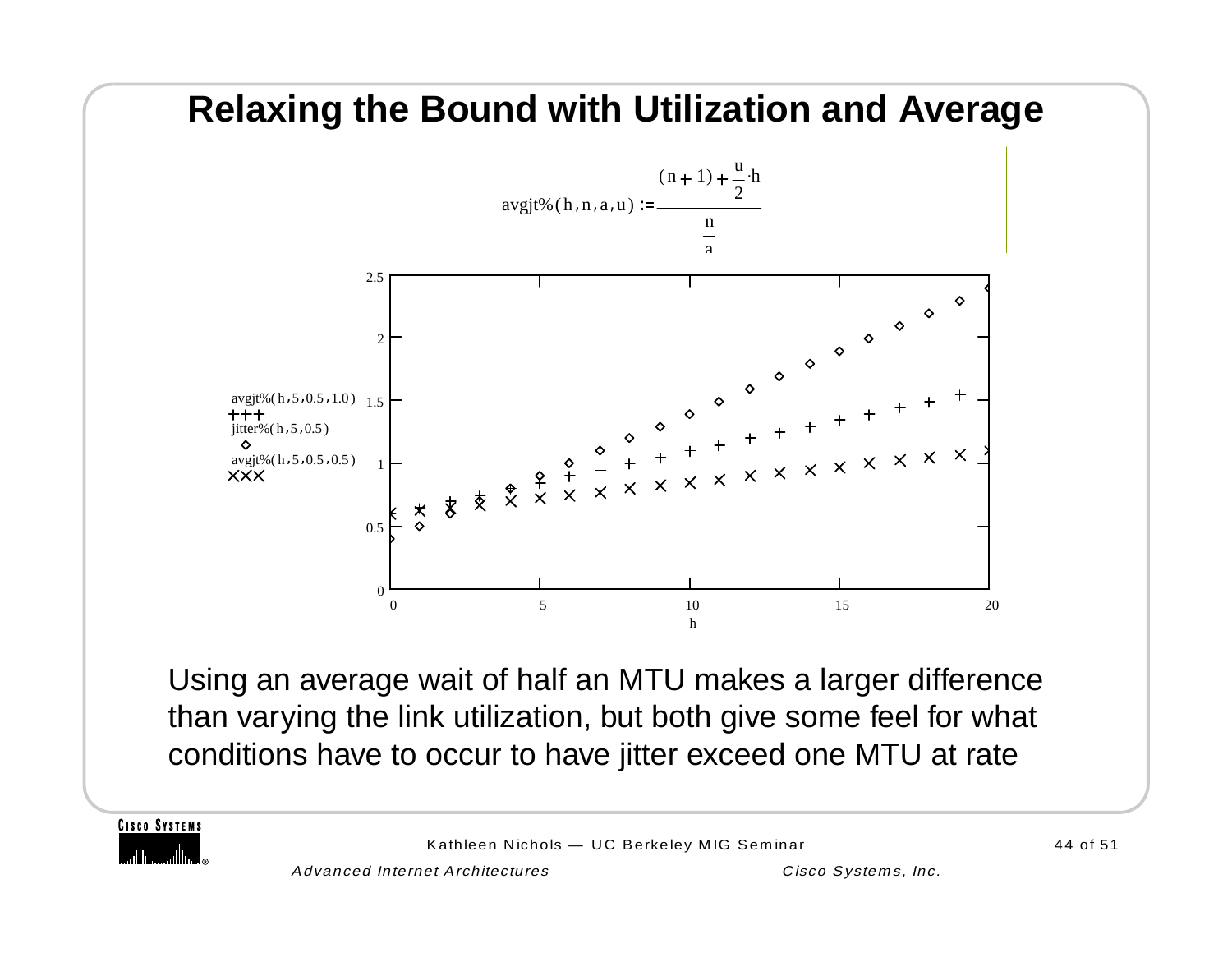# **Evaluating Jitter for VoIP using VLLs**

These simulation results focused on a VLL over multiple hops (from Yonghwan Kim of Cisco).

Jitter is the difference between the absolute value of the arrival time differences minus the absolute value of the departure time differences of two adjacent packets,  $(|(a_i-a_i)-(d_i-d_i)|)$ .

"Freeway" topology of varying numbers of hops. Each hop is 1.5 Mbps.



**CISCO SYSTEMS** 

Kathleen Nichols — UC Berkeley MIG Seminar 45 of 51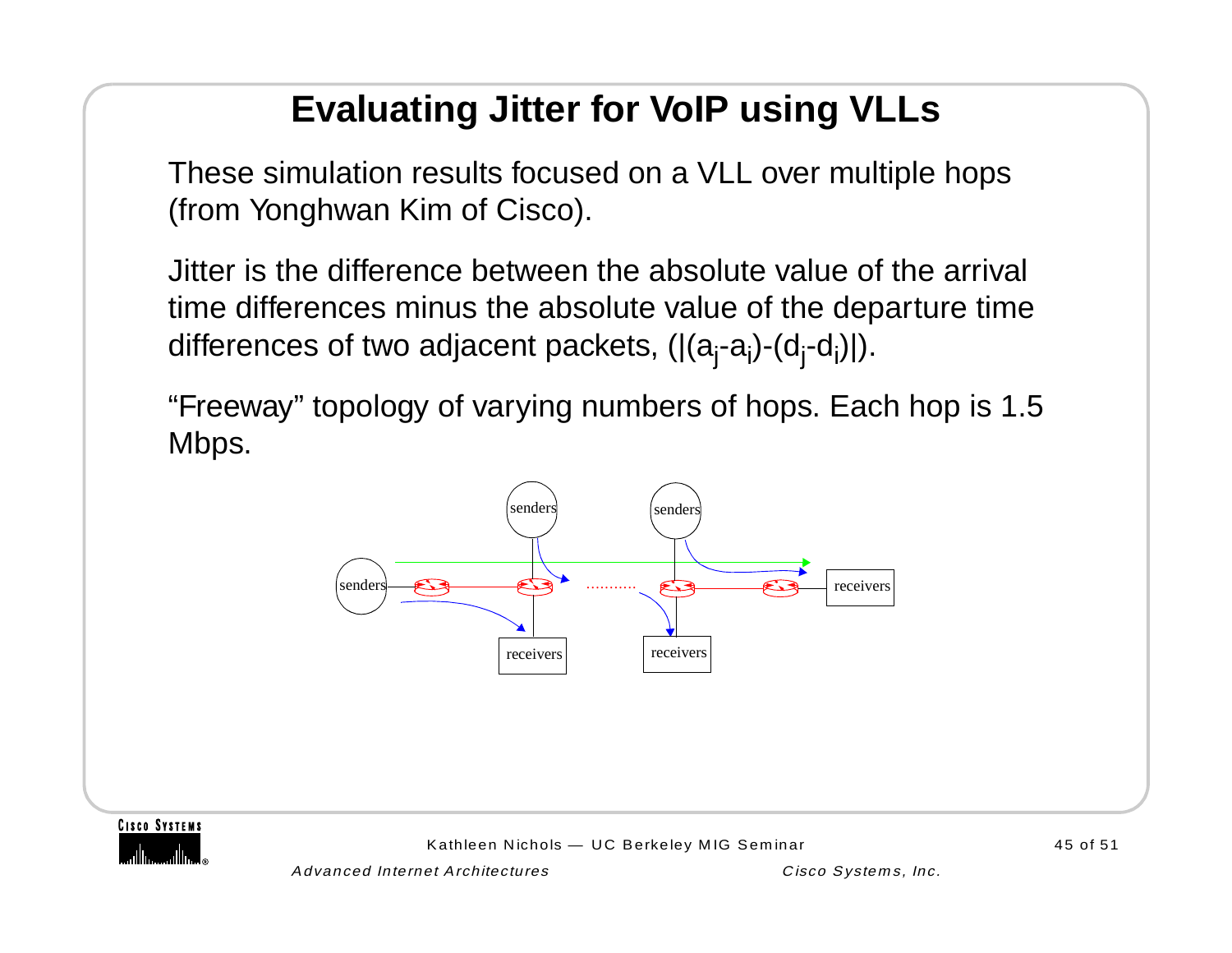# **Median Jitter of VoIP using VLL** The "VoIP" flows were 24Kbps, 20 ms between 60 byte packets 10% of traffic is EF-marked, 60% gets other "special" treatment Of the EF packets, half are long (1500 bytes), half short (100 bytes) 5 ms 10 ms15 ms20 ms4 8 12 16 20 2424 PQ**CBWFQ** WRRMDRRnumber of congest T1 hops

**CISCO SYSTEMS**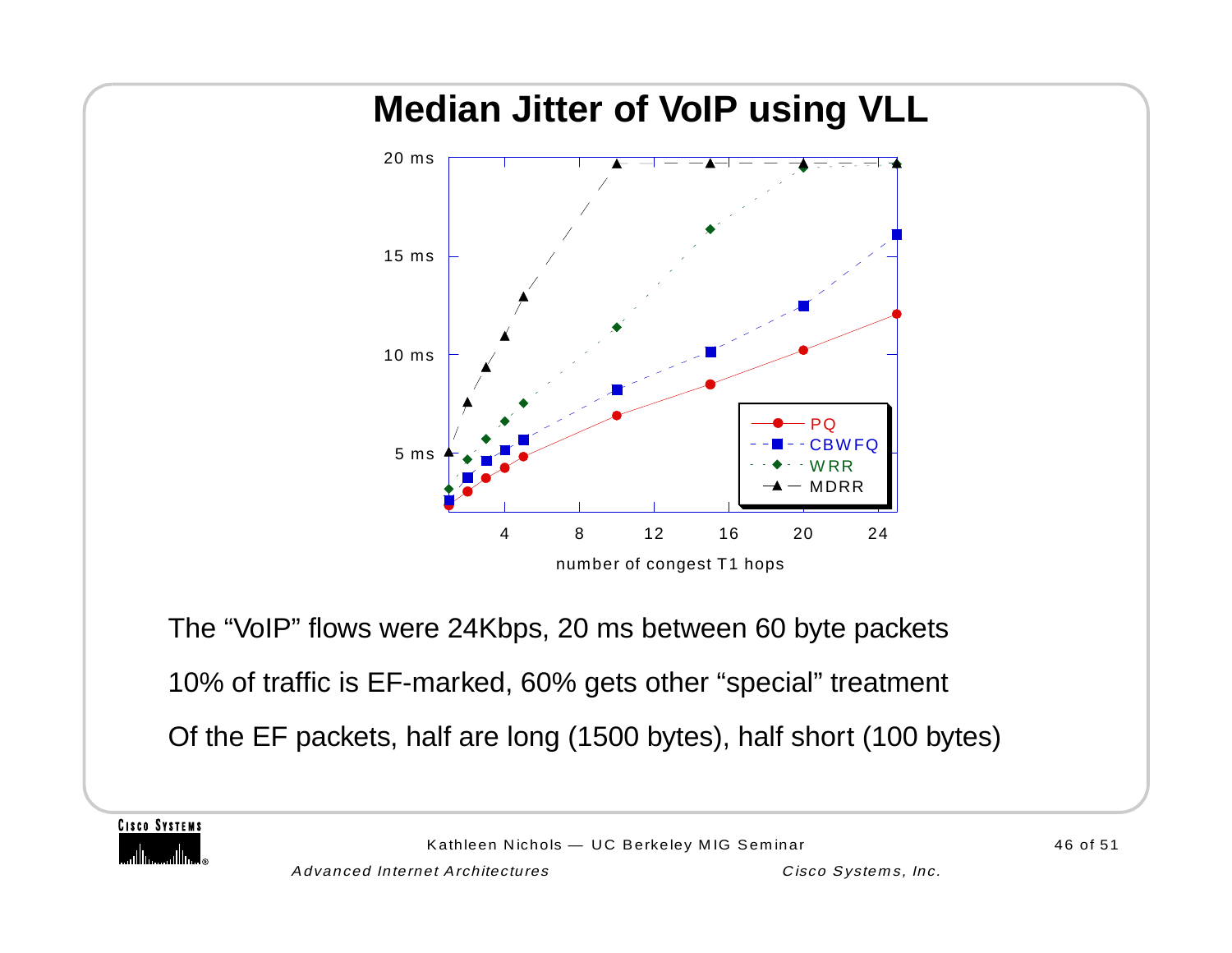#### **95th Percentile Jitter of VoIP using VLL**



number of congest T1 hops

Note the shape of these curves is much better than the line of the simple analysis for a worst-case bound.

**CISCO SYSTEMS** 

Kathleen Nichols — UC Berkeley MIG Seminar 47 of 51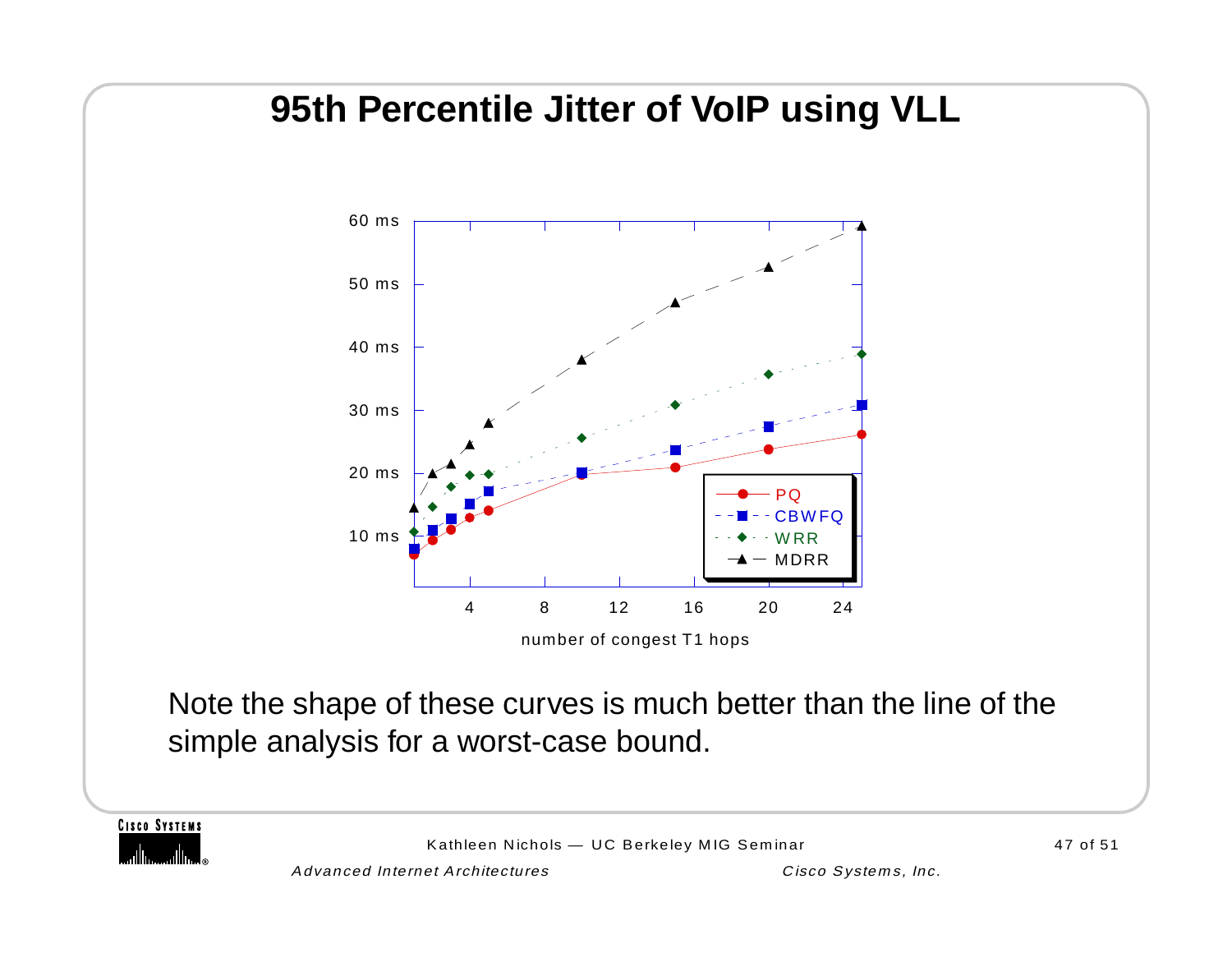# **Jitter for a WRR EF Implementation**

Uses a single bottleneck topology, six hops, middle is bottleneck

Here there are a total of 5 queues, one of which is EF.

EF gets 20% of each link.

A WRR queue scheduler is used and the ratio of the Rounding weight to the Target rate is varied, R/T.





Advanced Internet Architectures Cisco Systems, Inc.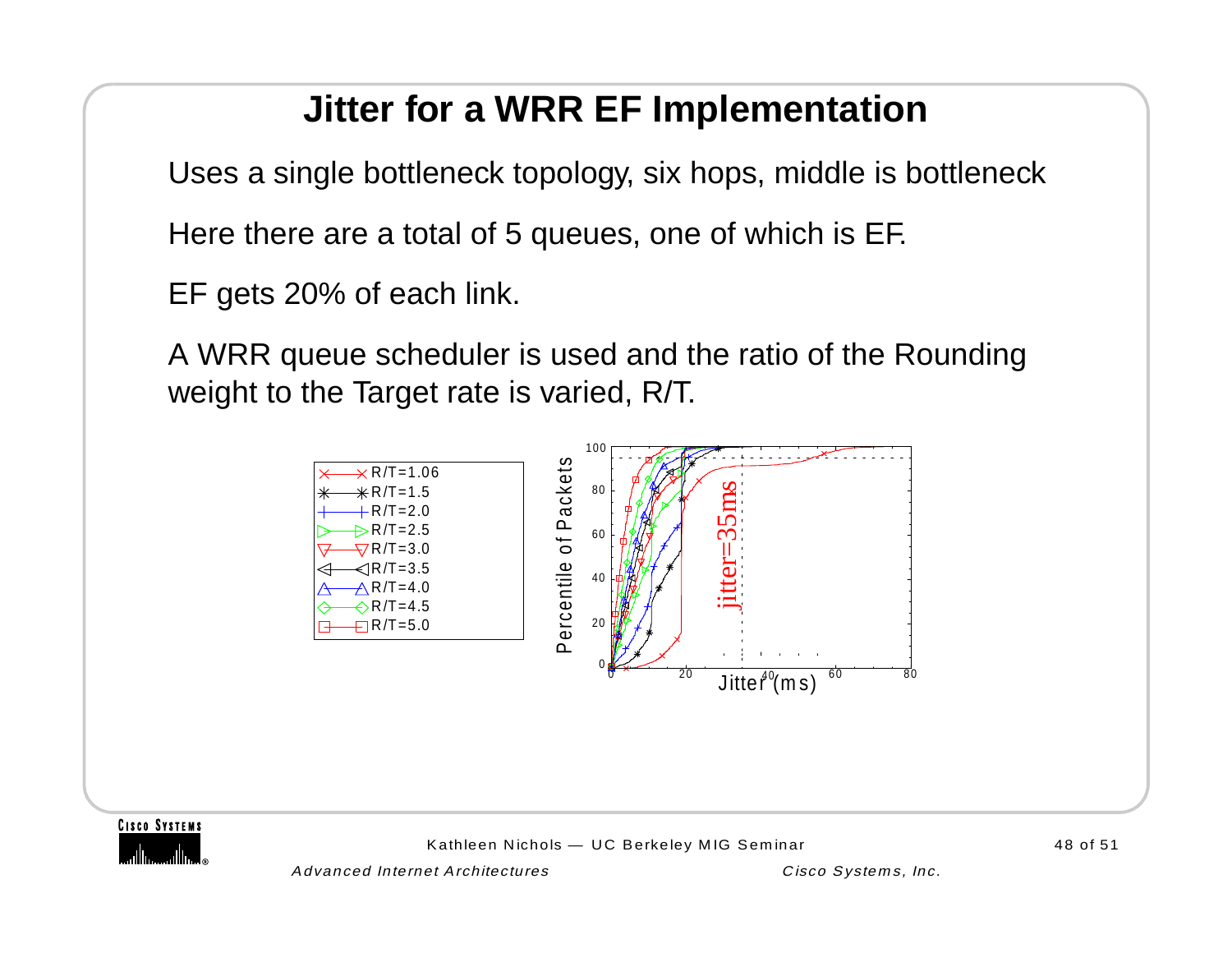# **Considerations to Wrap up With**

Many questions are still open about building "better effort" services.

Marketing folks have driven a demand for a service that guarantees a minimum but allows excees when there is capacity in the network. This is a lot harder to do than folks simulating dumbbells think.

Need analysis of the effects of permitting bursts in "guaranteed" traffic.

Need to really understand the behavior of traffic under aggregation before we start to develop a lot of PHBs and services.

Flow-based thinking hampers deployability by introducing complexity and limiting the ability of solutions to scale. What problem does it solve?

QoS and its allocation are needed in order to express desired organizational policies. We should be focused on building the tools to make that possible.

"If you expect to see the final results of your work you simply have not asked a big enough question." I.F. Stone

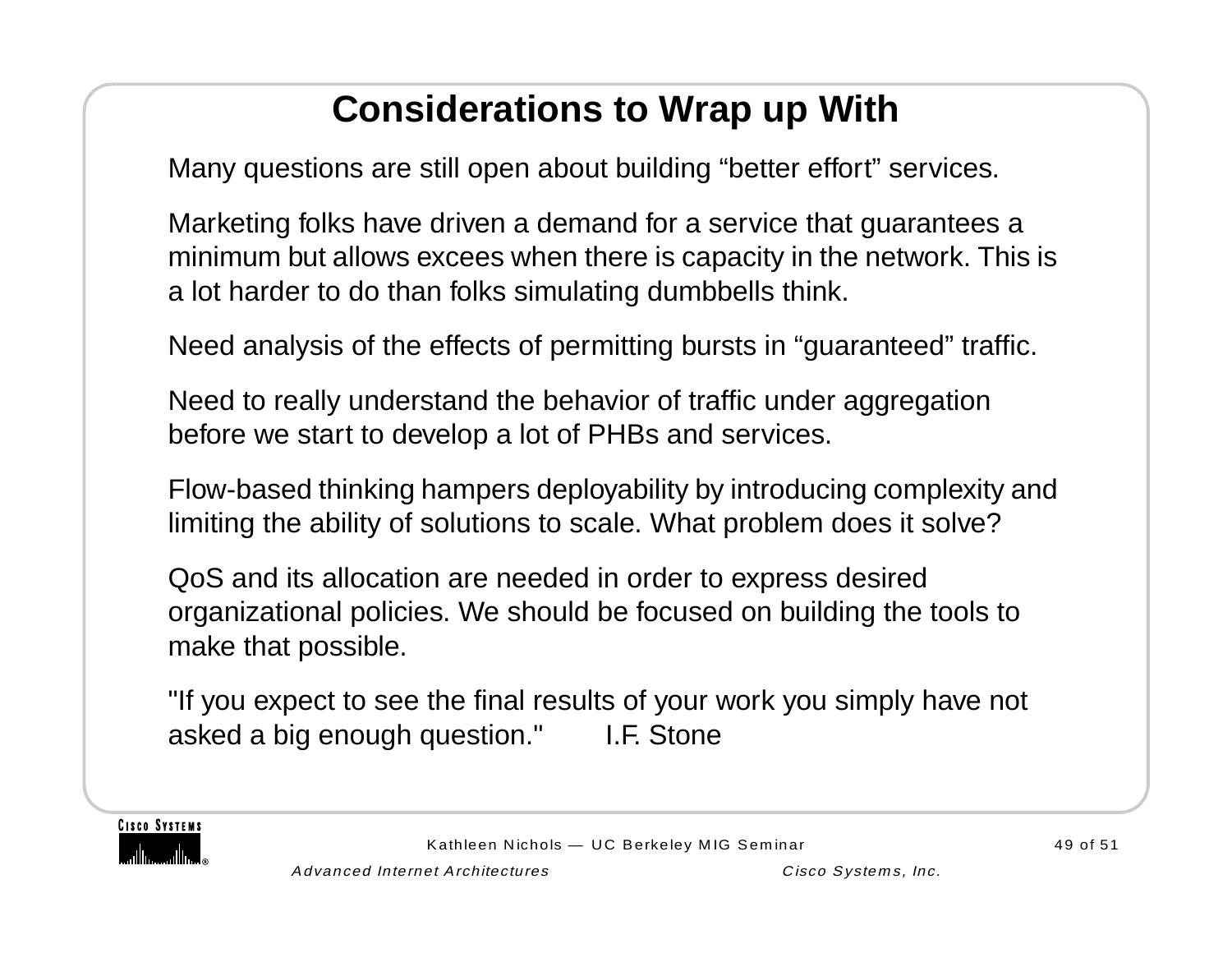# **Pointers/Topics Not Covered in Talk**

**Bandwidth Broker** architecture as proposed by Van Jacobson

slides available at www-nrg.ee.lbl.gov/talks

RFC 2638 was originally published as an Internet Draft in November '97. Also at ftp://ftp.ee.lbl.gov/papers/dsarch.pdf

Talk by Jacobson given at the Internet2 QoS workshop is available at: www.internet2.edu/media/qos8.ram and the proceedings from that workshop are at www.internet2.edu/qos/may98Workshop/9805- Proceedings.pdf

**A Two-Tier Resource Management Model for Differentiated Services Networks.** F. Reichmeyer et. al., ftp://ftp.isi.edu/ internet-drafts/draft-rotzy-2-tier-management-00.txt

**Performance of QoS Agents for Provisioning Network Resources:** Olav Schelen et. al., www.cdt.luth.se/~olov/ publications. Presents topology-aware QoS agents which it presents as a type of bandwidth broker.